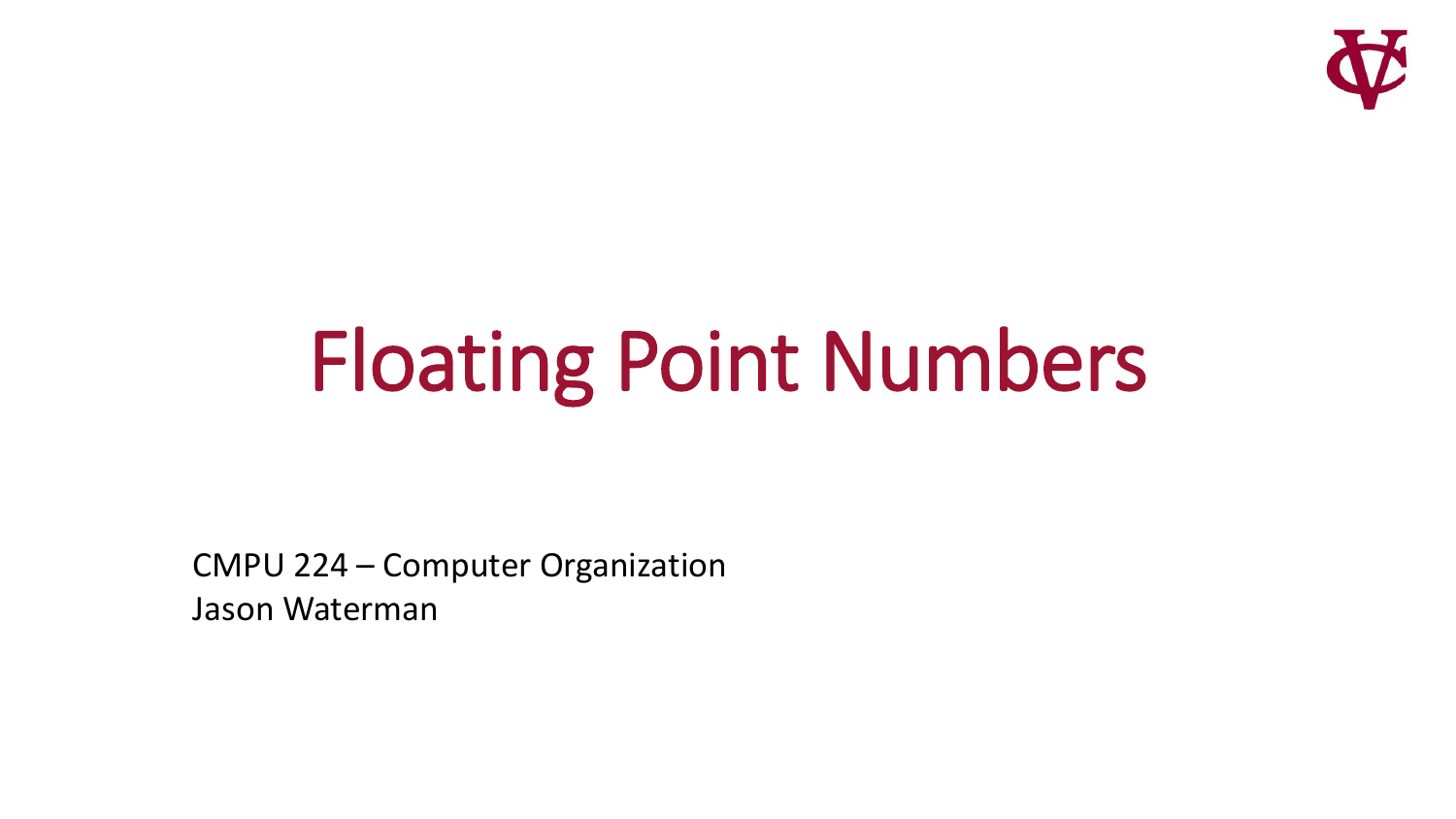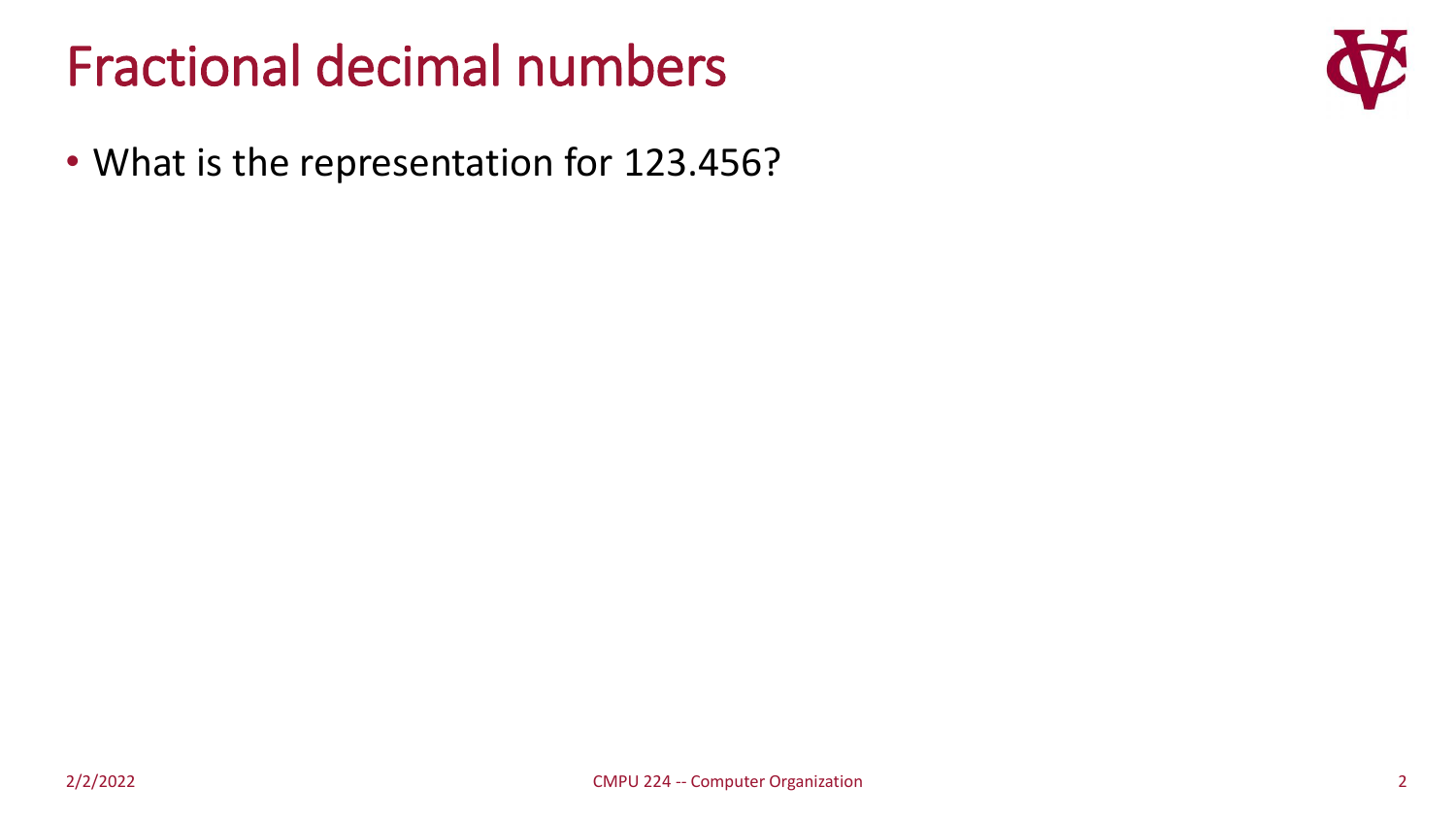

|--|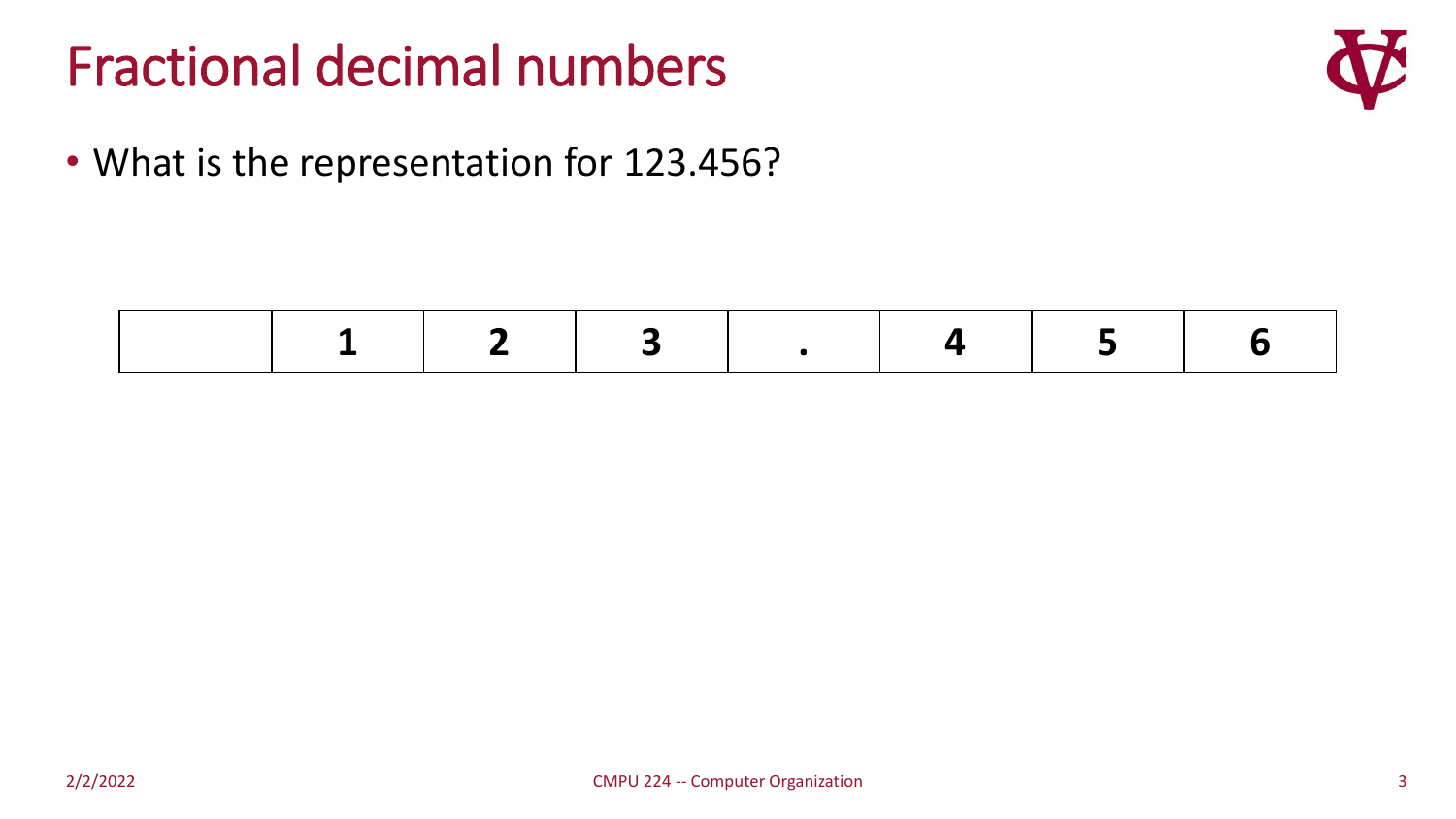

|        |                                  |                 | J               |  | Ū |
|--------|----------------------------------|-----------------|-----------------|--|---|
| Weight | 100                              | 10              |                 |  |   |
| Weight | 10 <sup>2</sup>                  | 10 <sup>1</sup> | 10 <sup>0</sup> |  |   |
|        | Value $1 * 100$ 2 $* 10$ 3 $* 1$ |                 |                 |  |   |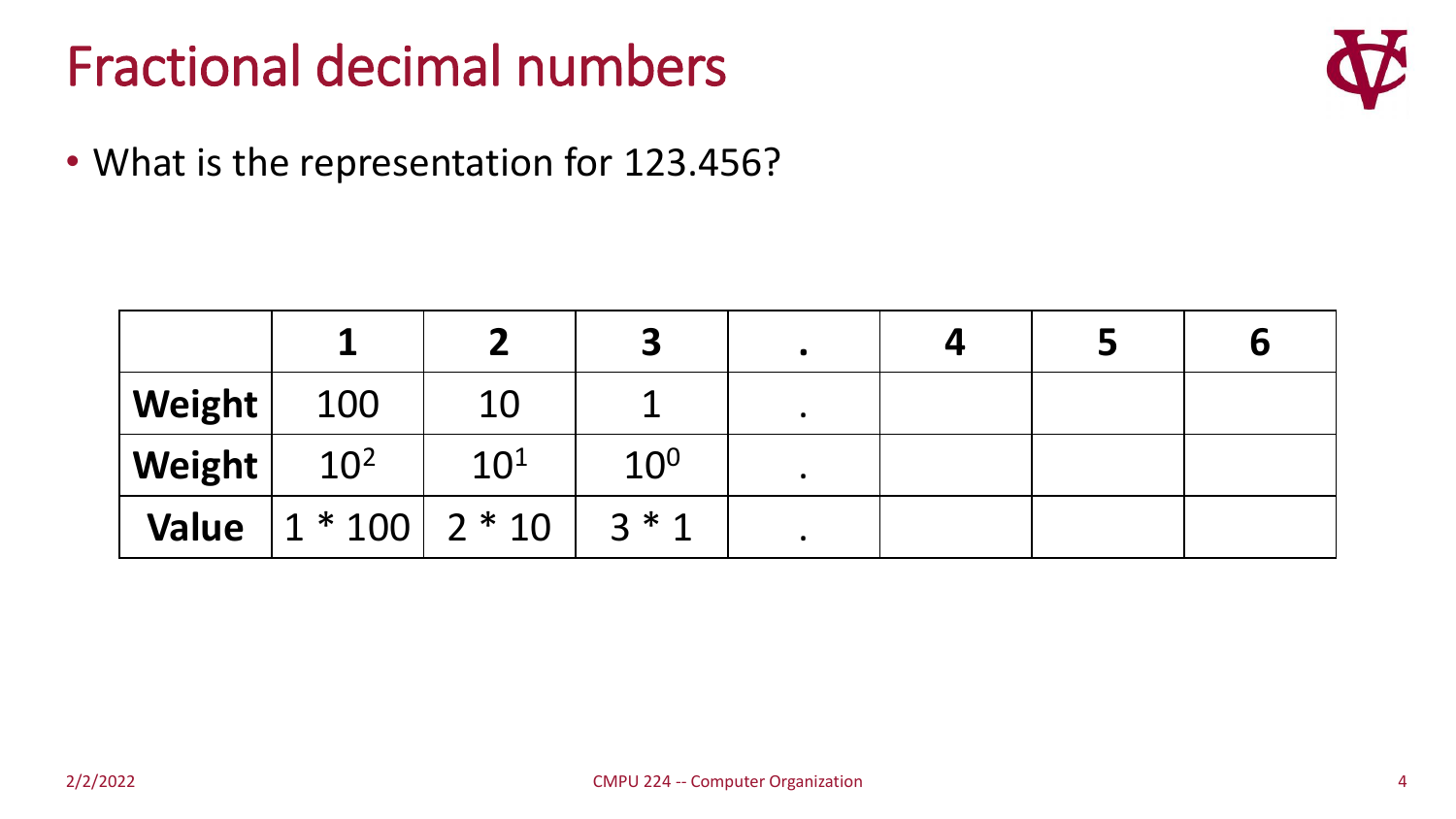

|              |                     |                 | 3               | $\bullet$ |      |       | Ю              |
|--------------|---------------------|-----------------|-----------------|-----------|------|-------|----------------|
| Weight       | 100                 | 10              |                 |           | 1/10 | 1/100 | $\vert$ 1/1000 |
| Weight       | 10 <sup>2</sup>     | 10 <sup>1</sup> | 10 <sup>0</sup> |           |      |       |                |
| <b>Value</b> | $ 1 * 100   2 * 10$ |                 | $3 * 1$         |           |      |       |                |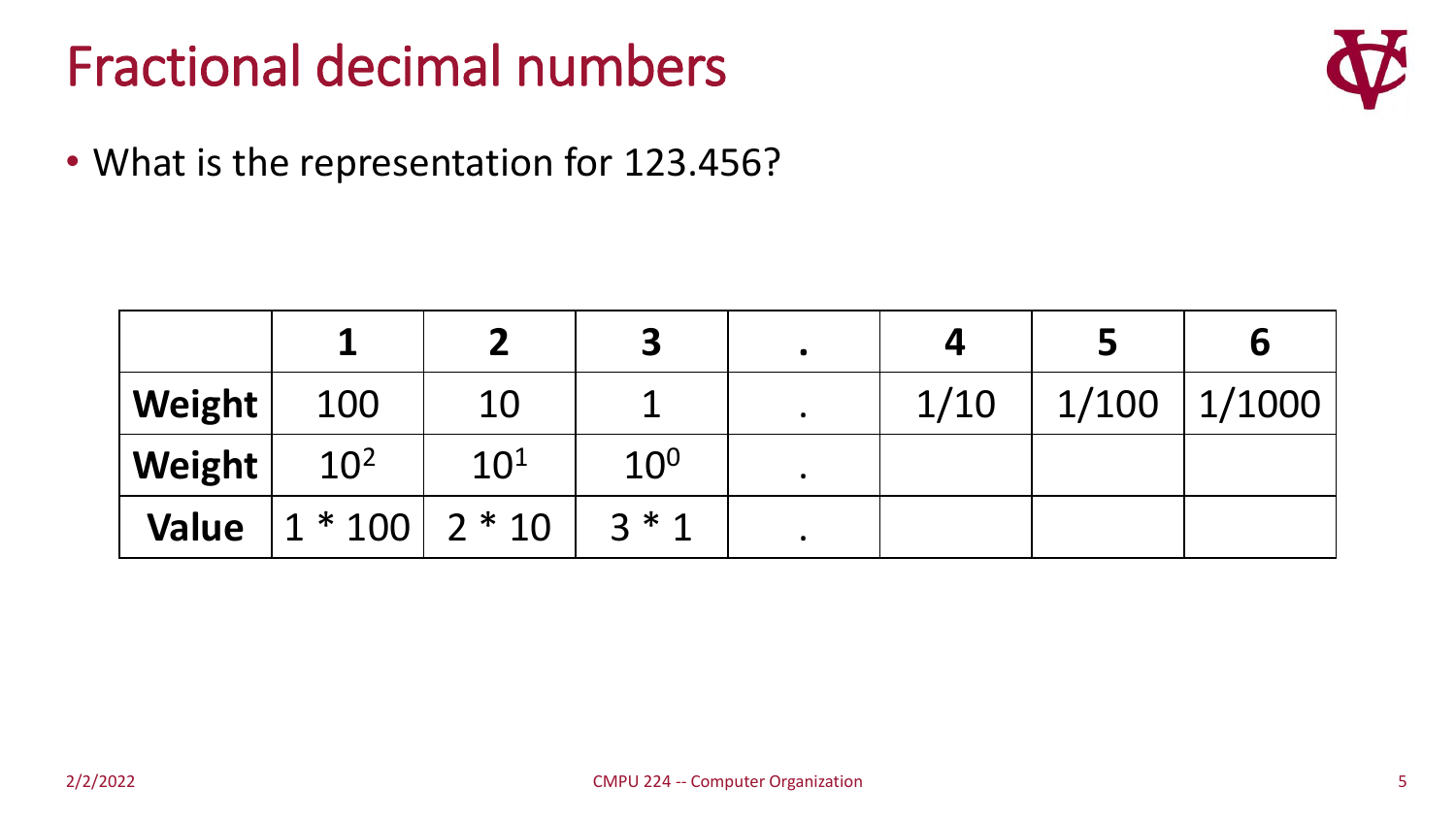

|              |                      |          | 3               | $\bullet$ |           |           | b         |
|--------------|----------------------|----------|-----------------|-----------|-----------|-----------|-----------|
| Weight       | 100                  | 10       |                 | $\bullet$ | 1/10      | 1/100     | 1/1000    |
| Weight       | 10 <sup>2</sup>      | $10^{1}$ | 10 <sup>0</sup> |           | $10^{-1}$ | $10^{-2}$ | $10^{-3}$ |
| <b>Value</b> | $1 * 100$   2 $* 10$ |          | $2 * 1$         | $\bullet$ |           |           |           |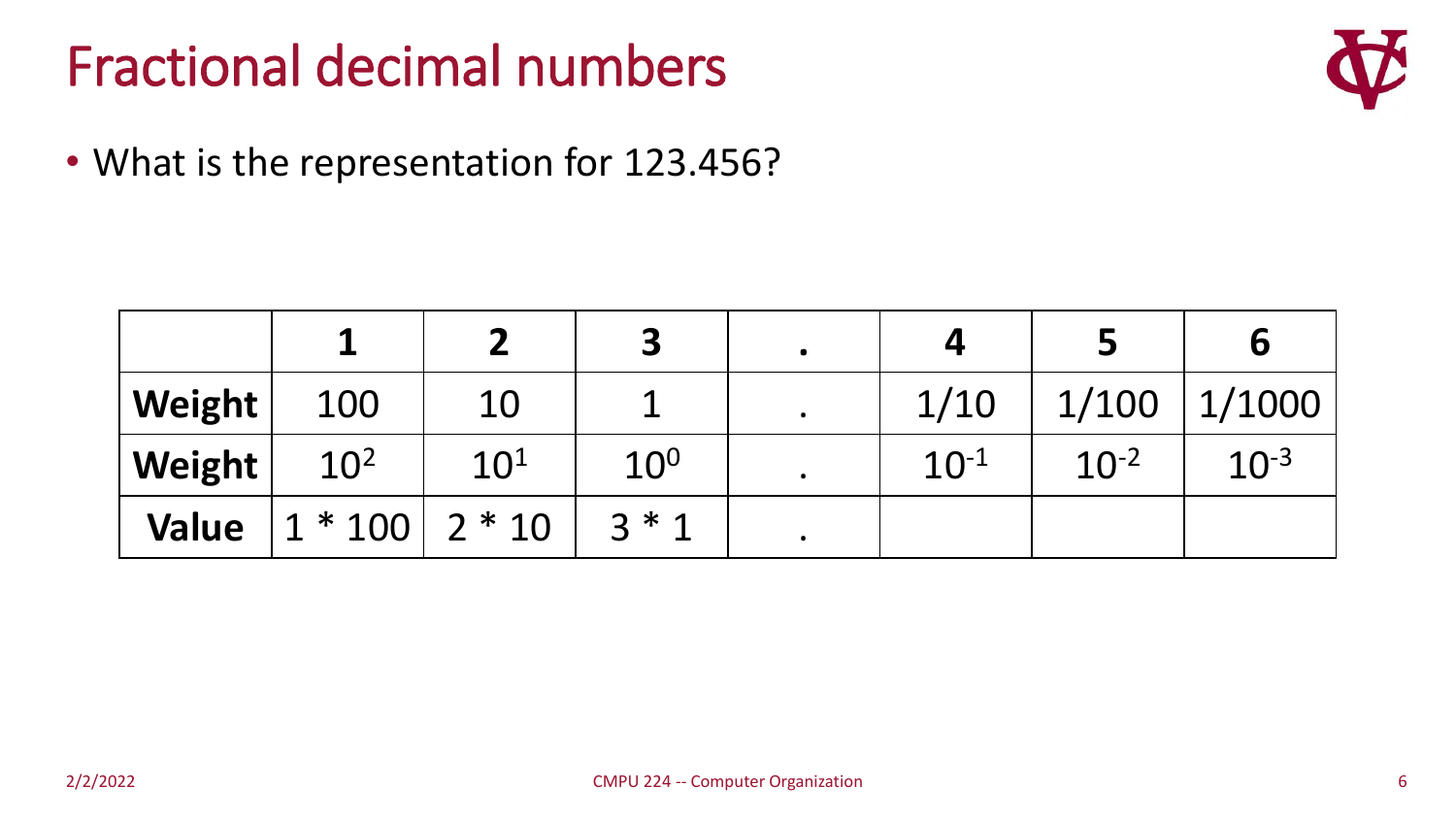

|              |                 |          | 3               | $\bullet$ |           |           | b         |
|--------------|-----------------|----------|-----------------|-----------|-----------|-----------|-----------|
| Weight       | 100             | 10       |                 |           | 1/10      | 1/100     | 1/1000    |
| Weight       | 10 <sup>2</sup> | $10^{1}$ | 10 <sup>0</sup> |           | $10^{-1}$ | $10^{-2}$ | $10^{-3}$ |
| <b>Value</b> | $1 * 100$       | $2 * 10$ | $3 * 1$         |           | 4/10      | 5/100     | 6/1000    |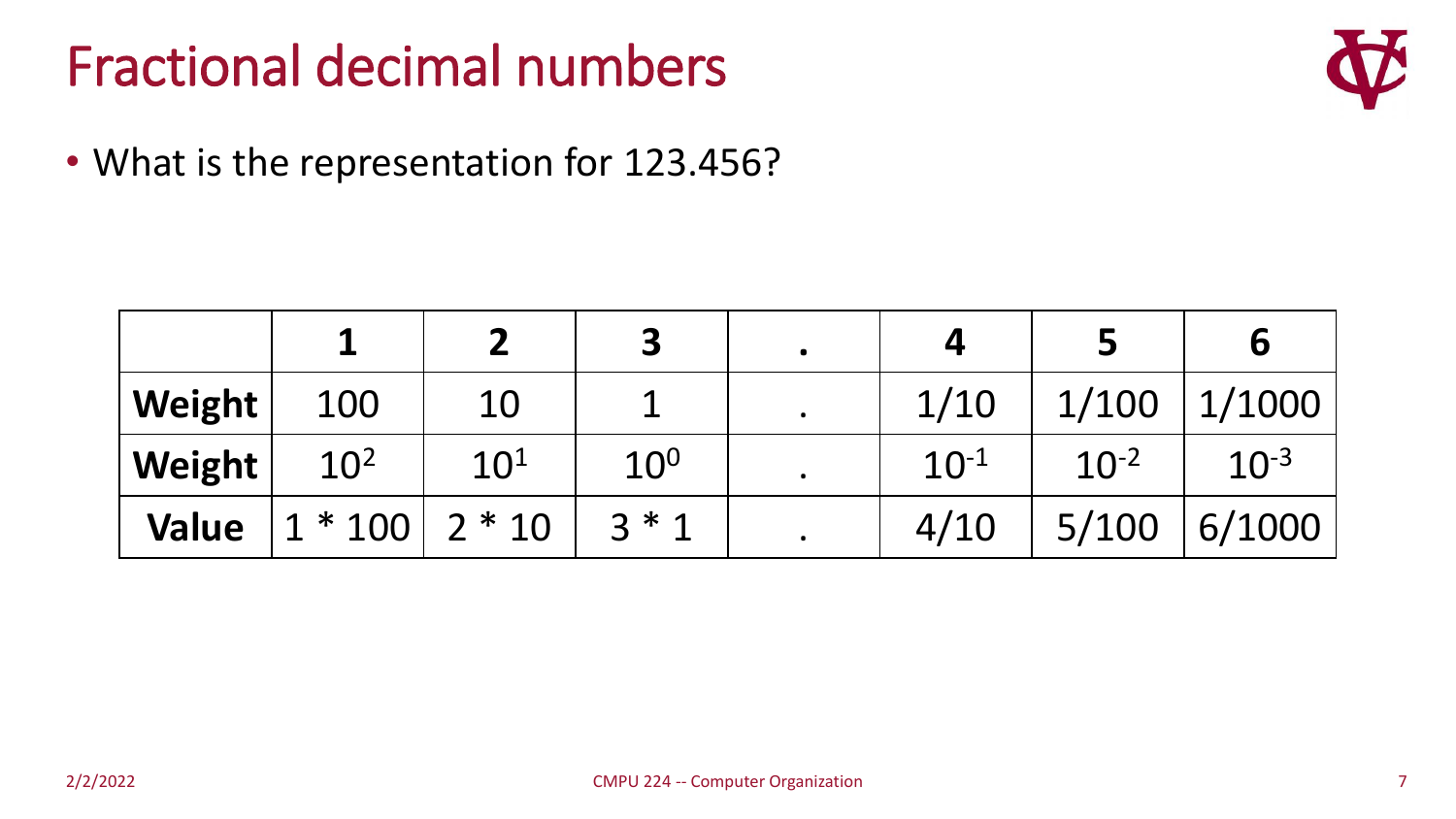#### **Fractional Binary Numbers**





• Representation

- Bits to right of "**binary point**" represent fractional powers of 2
- Represents rational number

 $b_k\times 2^k$  $k=-j$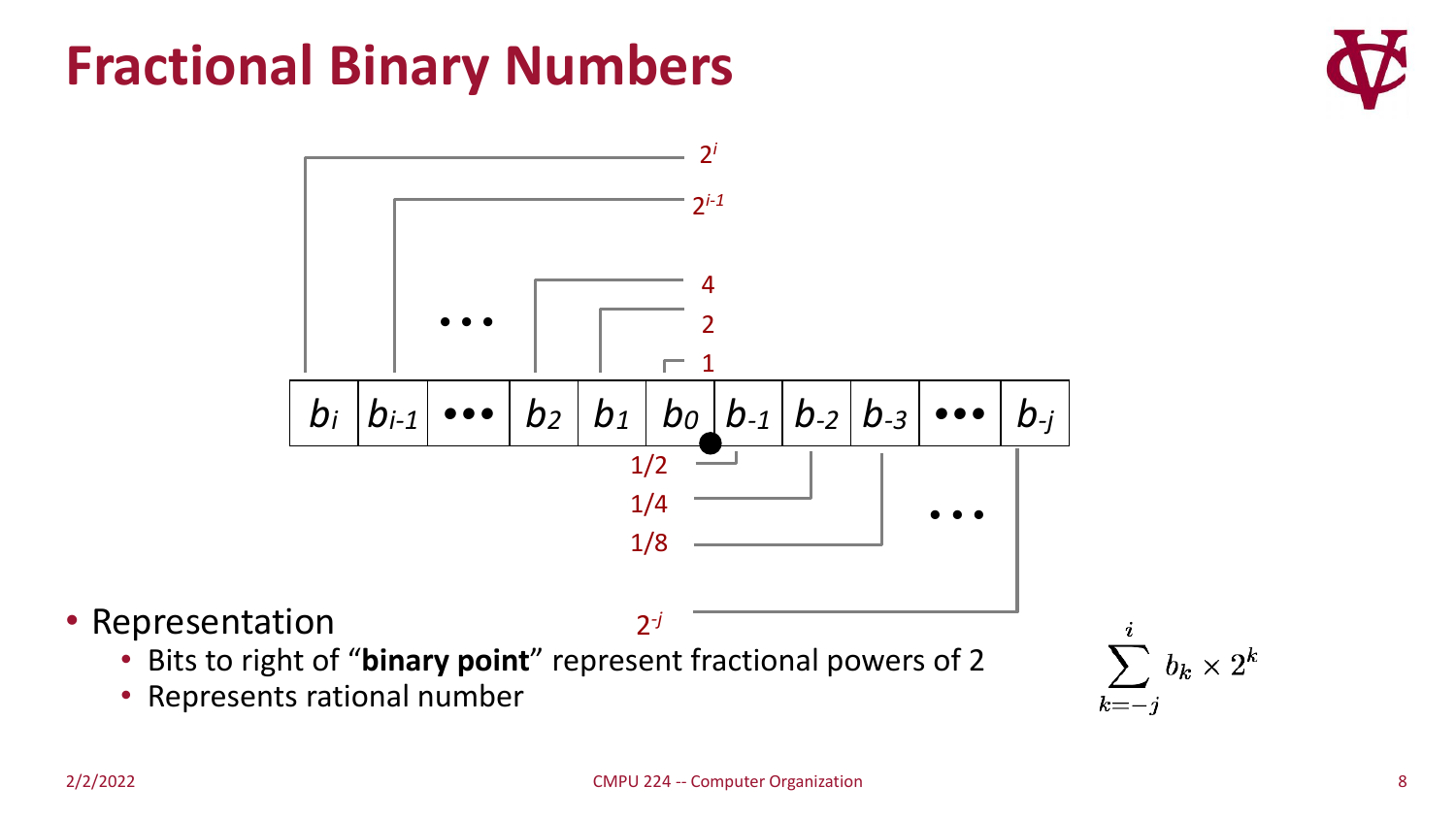#### Fractional Binary Number Examples



- Value Representation
	- $5 \frac{3}{4}$  101.11<sub>2</sub>
	- $27/8$  10.111<sub>2</sub>
	- $17/16$   $1.0111_2$
- Observations
	- Divide by 2 by shifting right
	- Multiply by 2 by shifting left
	- Numbers of the form  $0.111111...$ <sub>2</sub> are just below 1.0
		- $1/2$  +  $1/4$  +  $1/8$  + ... +  $1/2$ <sub>i</sub> + ...  $\rightarrow$  1.0
		- Use notation  $1.0 \varepsilon$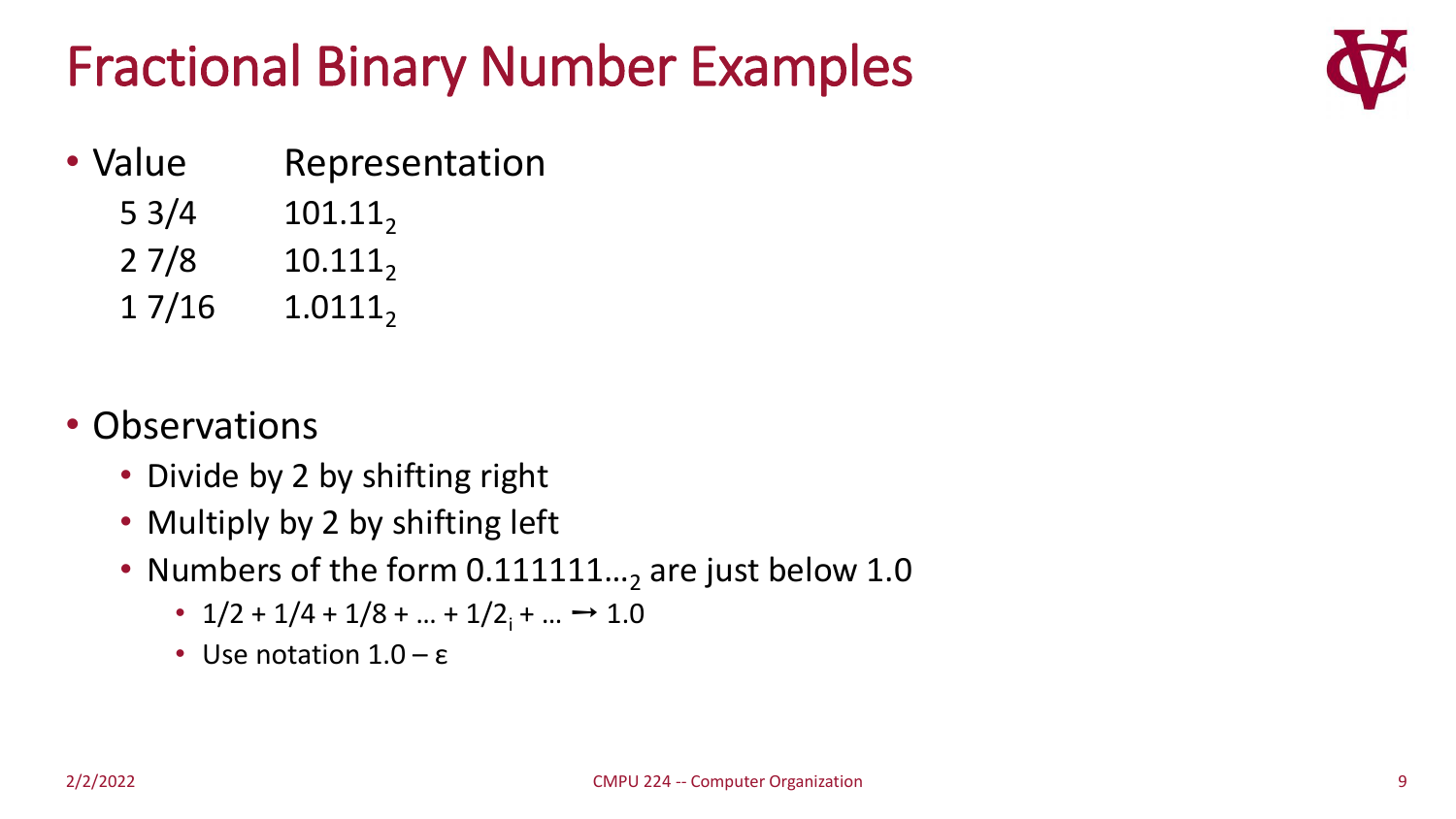#### Representable Numbers



- Limitation #1
	- Can only exactly represent numbers of the form  $x/2^k$ 
		- Other rational numbers have repeating bit representations
		- Value Representation
			- $1/3$  **0.0101010101[01]** ...
			- $1/5$  **0.001100110011[0011]** ...
			- $1/10$  **0.0001100110011[0011]** ...
- Limitation #2
	- Just one setting of binary point within the *w* bits
		- Limited range of numbers (very small values? very large?)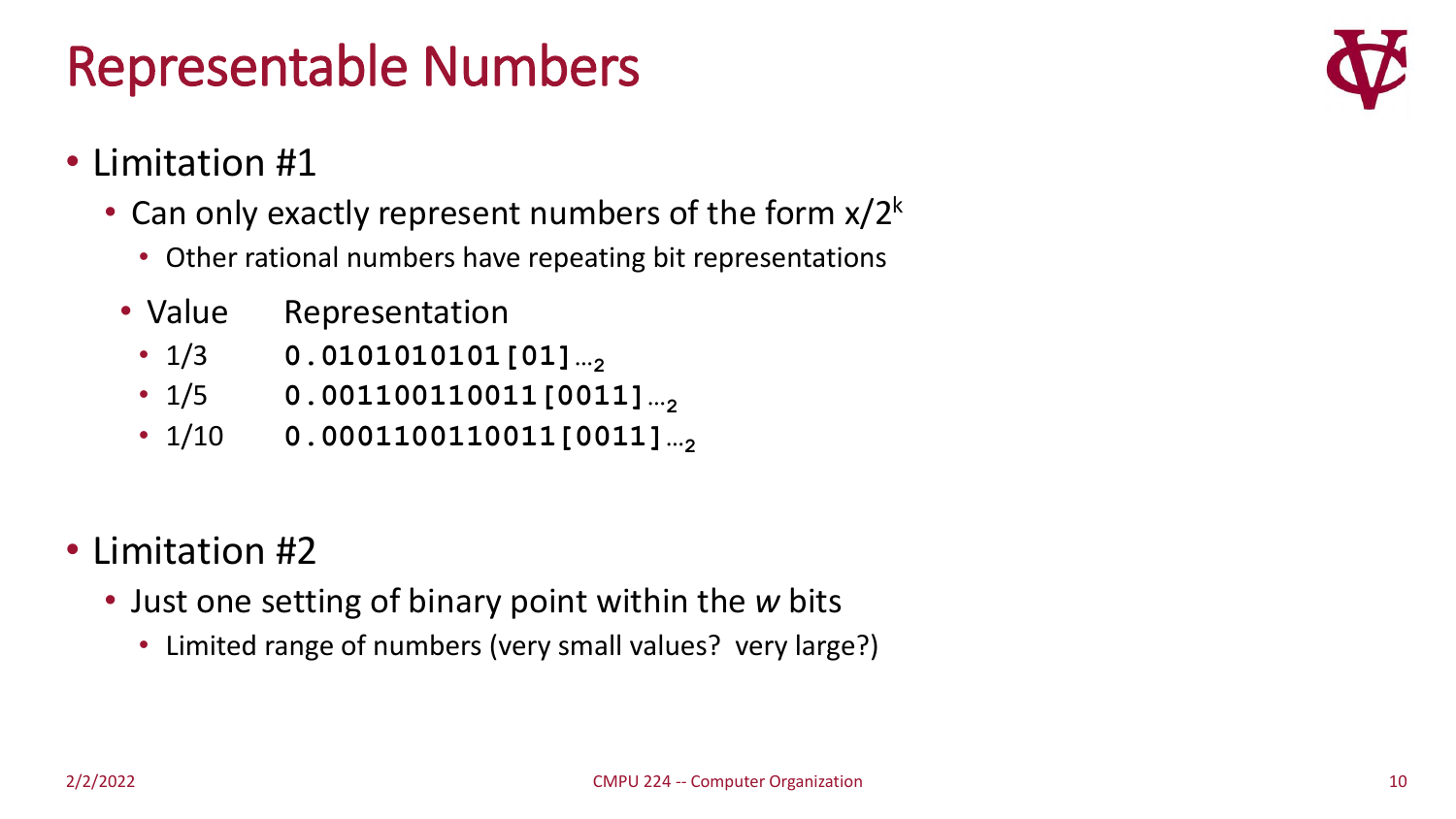#### IEEE Floating Point



- IEEE Standard 754
	- Established in 1985 as uniform standard for floating point arithmetic
		- Before that, many idiosyncratic formats
	- Supported by all major CPUs
- Driven by numerical concerns
	- Nice standards for rounding, overflow, underflow
	- Hard to make fast in hardware
		- Numerical analysts predominated over hardware designers in defining standard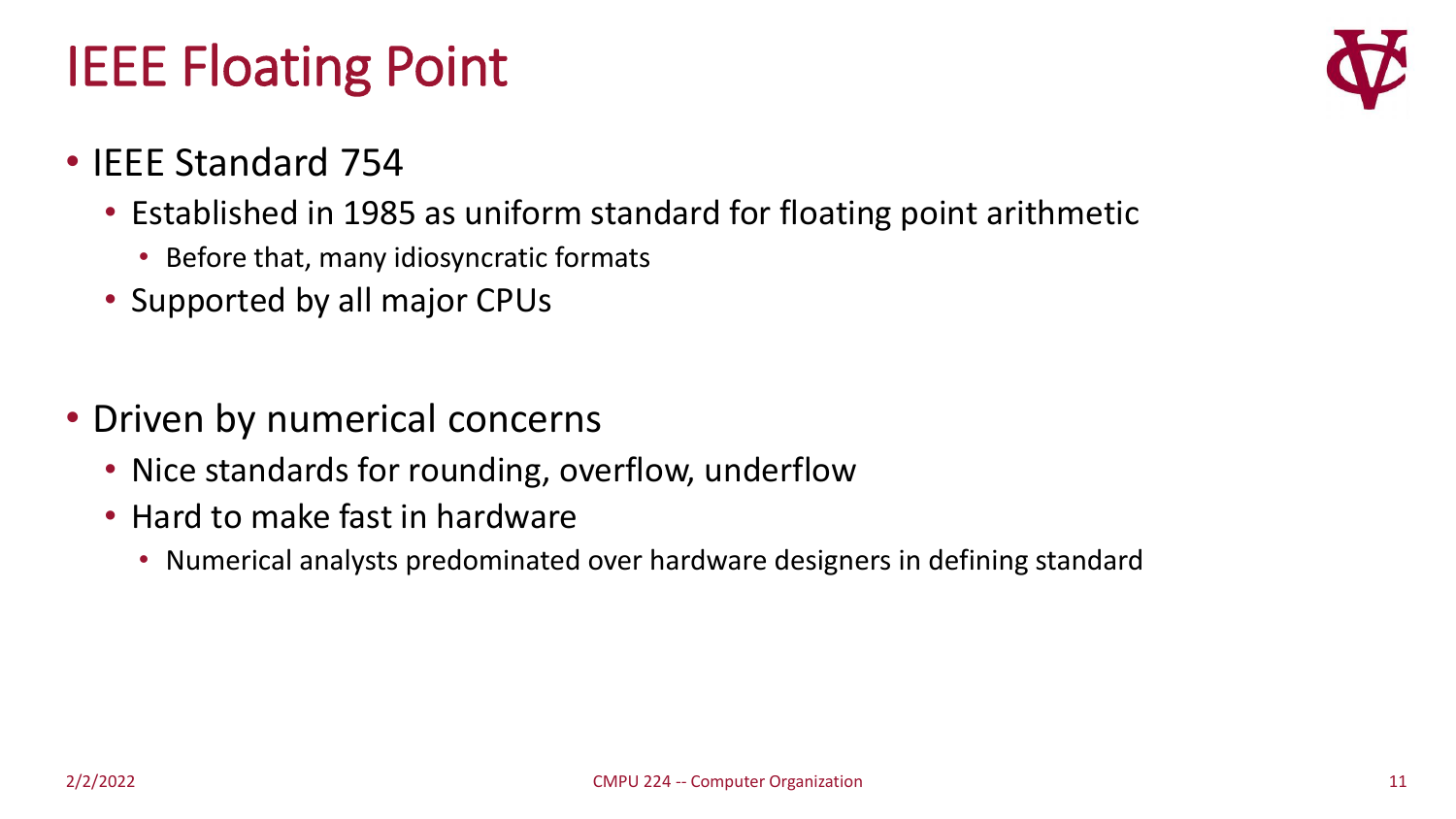#### Scientific Notation



- Allows us to specify a number and where the decimal point goes
- Useful notation for very small and very large numbers
- $\cdot$  +m x  $10^n$ 
	- n is the order of magnitude
	- m is called the significand (also called the mantissa)
- Example
	- 123.456e-2 = 123.456 x  $10^{-2}$  = 1.23456
	- 123.456e2 = 123.456 x 10<sup>2</sup> = 12345.6
	- 1.23456e4 = 1.23456 x  $10^4$  = 12345.6
- Normalized notation
	- Exponent is chosen so the m is at least one but less than 10
	- 12345.6 would be written as 1.23456e4 in normalized form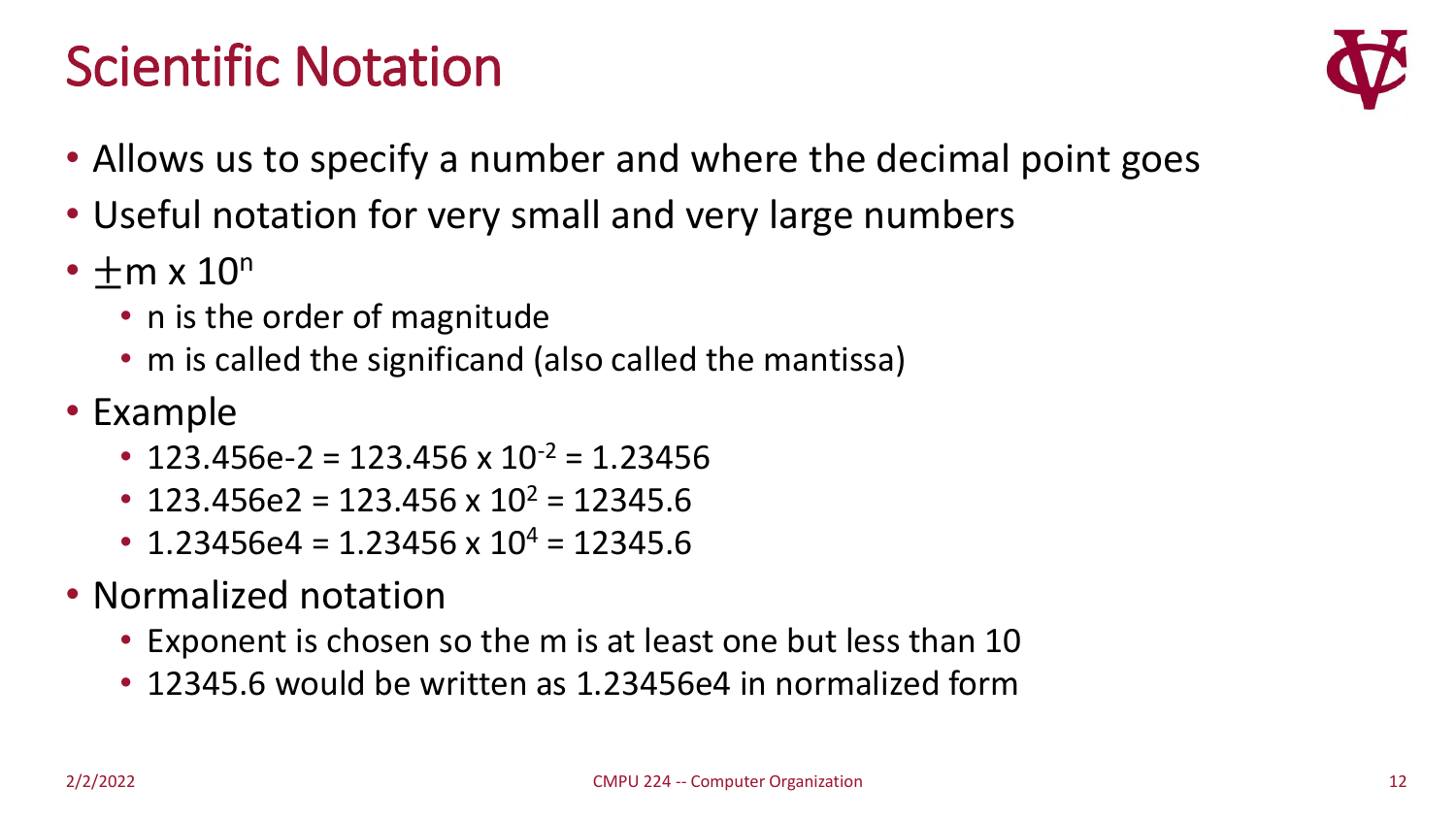#### Floating-Point Representation



- Numerical Form:  $v = (-1)^s \times M \times 2^E$ 
	- **Sign bit** *s* determines whether number is negative (1) or positive (0)
	- **Significand** *M* is the binary fractional value of the number, usually normalized
	- **Exponent** *E* weights the significand by a (possibly negative) power of two
- Example: floating-point representation of 15213.0
	- 15213<sub>10</sub> = 11101101101101<sub>2</sub>

= 1.1101101101101<sub>2</sub> x 2<sup>13</sup> (normalized form)

- Significand
	- $M = 1.1101101101101<sub>2</sub>$
- Exponent
	- $E = 13$
- Sign bit
	- $S = 0$  (positive number)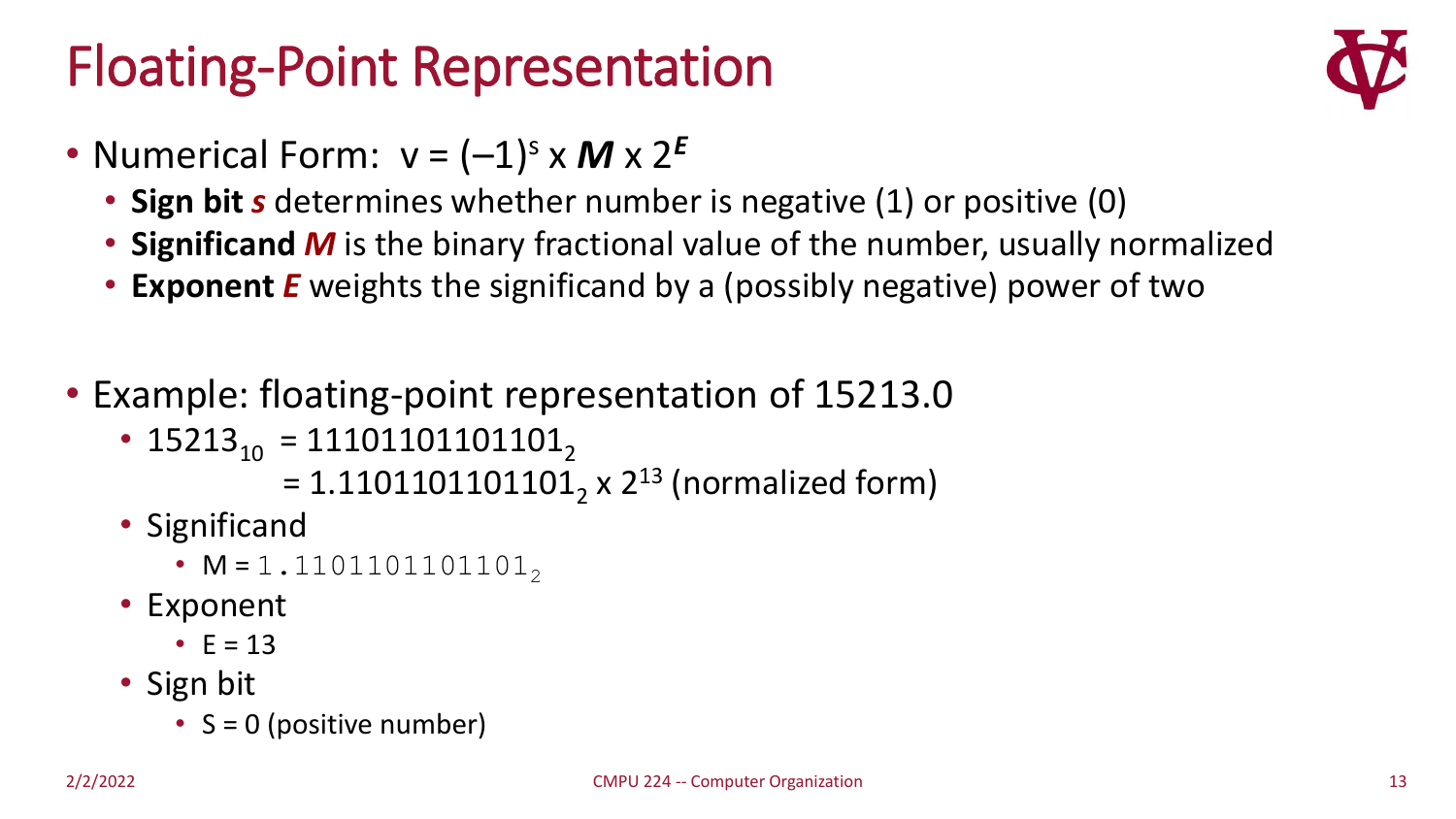#### Floating Point Representation



• Numerical Form:

 $(-1)^s$  x **M** x  $2^E$ 

- **Sign bit** *s* determines whether number is negative (1) or positive (0)
- **Significand** *M* is the binary fractional value of the number, usually normalized
- **Exponent** *E* weights value by a (possibly negative) power of two
- Encoding
	- MSB s is sign bit **s** (0 for +, 1 for -)
	- exp field encodes *E* (but is not equal to E)
	- frac field encodes **M** (but is not equal to M)

| -<br>- | exp | トレヘー<br>uu |
|--------|-----|------------|
|--------|-----|------------|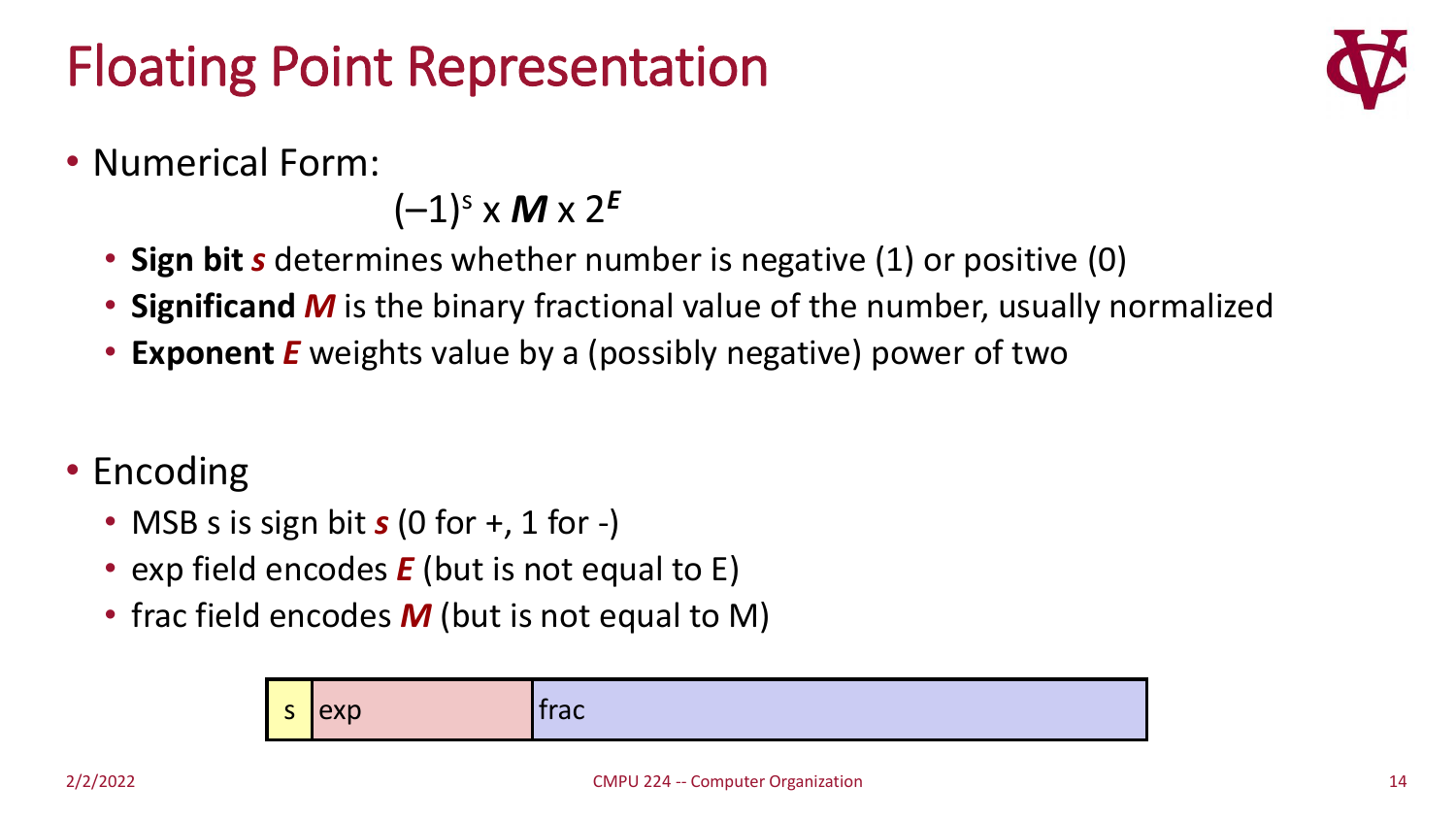#### Precision options (diagram not to scale)



• Single precision: 32 bits (float in C)

| $\epsilon$<br>ು | exp    | trac/   |
|-----------------|--------|---------|
| ◢               | 8-bits | 23-bits |

• Double precision: 64 bits (double in C)

| S | $ \exp $ | trac    |
|---|----------|---------|
|   | 11-bits  | 52-bits |

• Extended precision: 80 bits (Intel only)

s exp state of the state of the state of the state of the state of the state of the state of the state of the s 1 15-bits 64-bits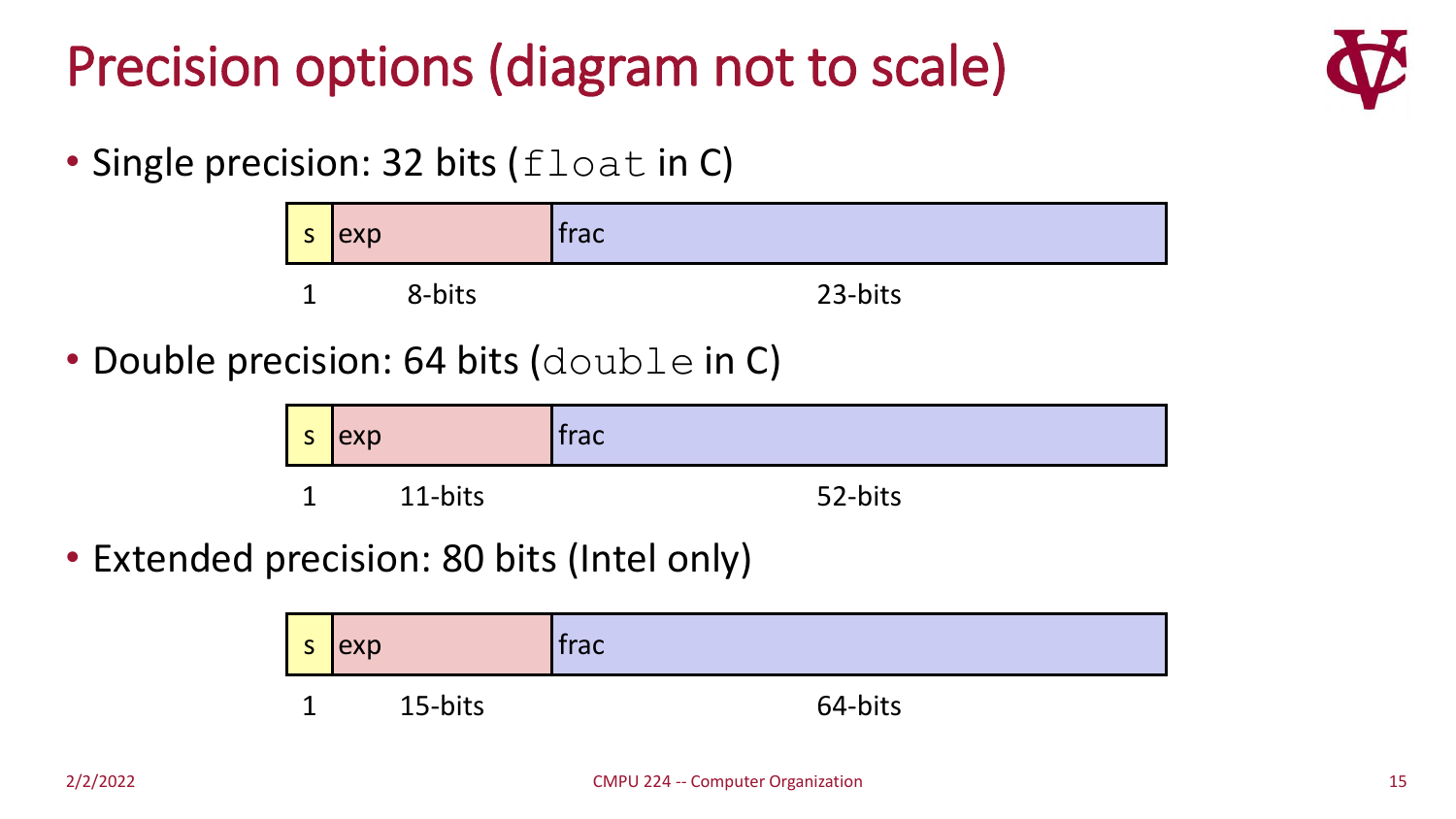#### Normalized Values (common case)



- Used to represent most numbers
	- Any number that can be written in normalized form
	- Everything except some numbers very close to zero
- Significand (M =  $1.xxx...x_2$ ) is encoded in the frac field
	- xxx…x: bits are stored in frac
	- The leading '1.' is not encoded, it is implied
		- Gives us an extra bit of precision for "free"
	- Minimum value when frac=000...0 (M = 1.0)
	- Maximum value when frac=111...1 ( $M = 2.0 \epsilon$ )
- Exponent (E) encoded as a *biased* value: *E* = *Exp Bias*
	- *Exp* is a **unsigned** binary value
	- *Bias* =  $2^{k-1}$  1, where *k* is number of exponent bits
		- Single precision (8-bit exp): 127 (exp: 1…254, E: -126…127)
		- Double precision (11-bit exp): 1023 (exp: 1…2046, E: -1022…1023)
	- *Exp* is encoded as E + Bias

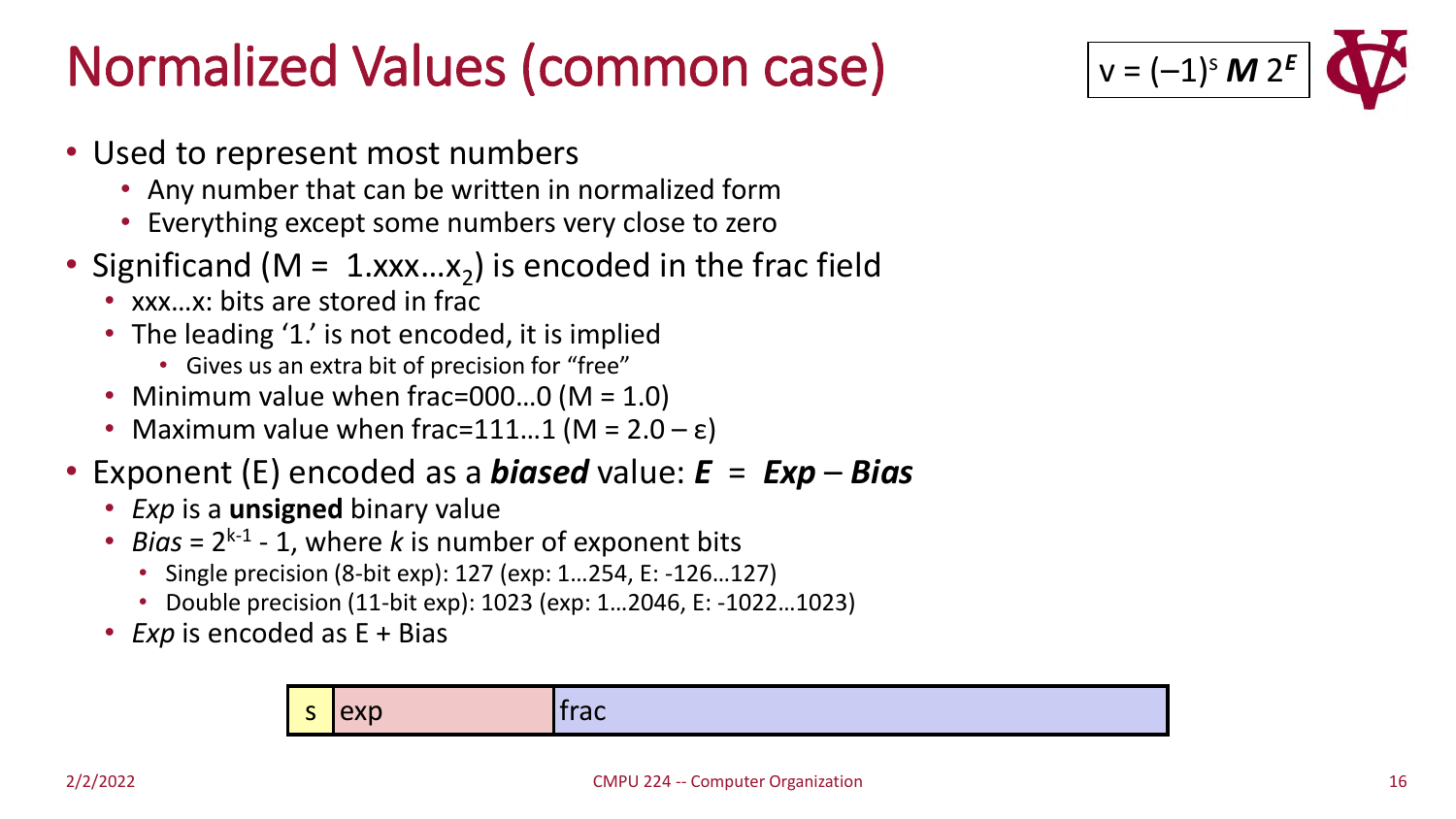# Normalized Encoding Example

- Value: float F = 15213.0;
	- 15213<sub>10</sub> = 11101101101101<sub>2</sub> =  $1.1101101101101_2$  x  $2^{13}$

$$
v = (-1)^s M 2^E
$$
  

$$
E = Exp - Bias
$$



- Significand
	- M =  $1.1101101101101_2$
	- frac =  $1101101101101000000000_2$
- Exponent
	- $E = 13$
	- Bias  $=$  127 • Exp =  $140 = 10001100$
- Result: **s exp frac** 0 10001100 11011011011010000000000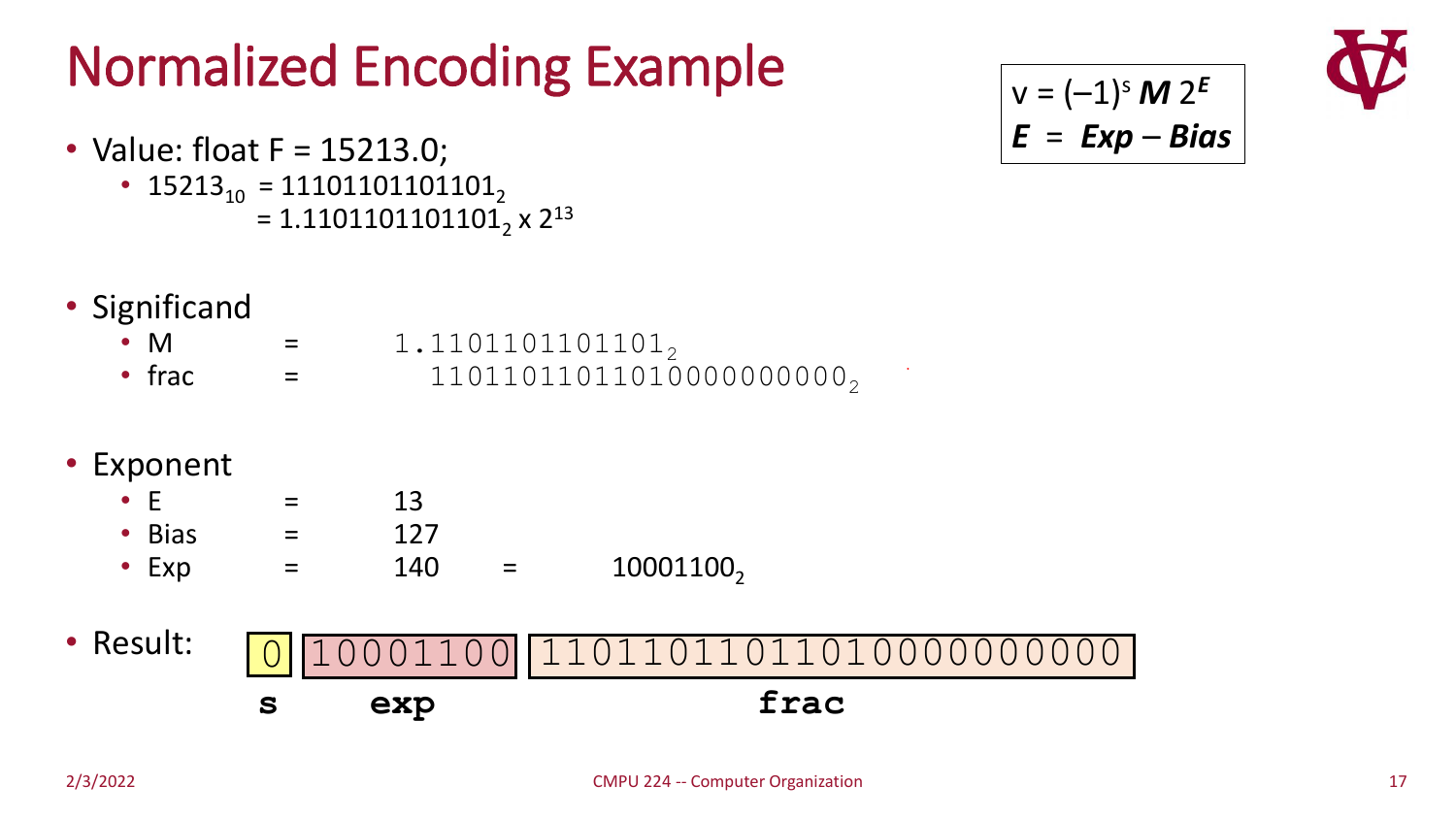#### Denormalized Values



- Goal: To represent 0 and have good precision for very small numbers
	- Can't do this with normalized values having an implied leading 1.xxxx...xxx
- Condition:  $exp = 000...0$  (all zeros for  $exp$ )
- Significand coded with implied leading 0:  $M = 0.xxx...x_2$ 
	- xxx...x: are the bits encoding frac
- Exponent value:  $E = 1 Bias$  (instead of  $E = 0 Bias$ )
	- This allows for a smooth transition between normalized and denormalized numbers

#### • Cases

- $exp = 000...0$ , frac =  $000...0$ 
	- Represents zero value
	- Note distinct values: +0 and -0 (why?)
- $exp = 000...0$ , frac  $\neq 000...0$ 
	- Numbers closest to 0.0
	- Equispaced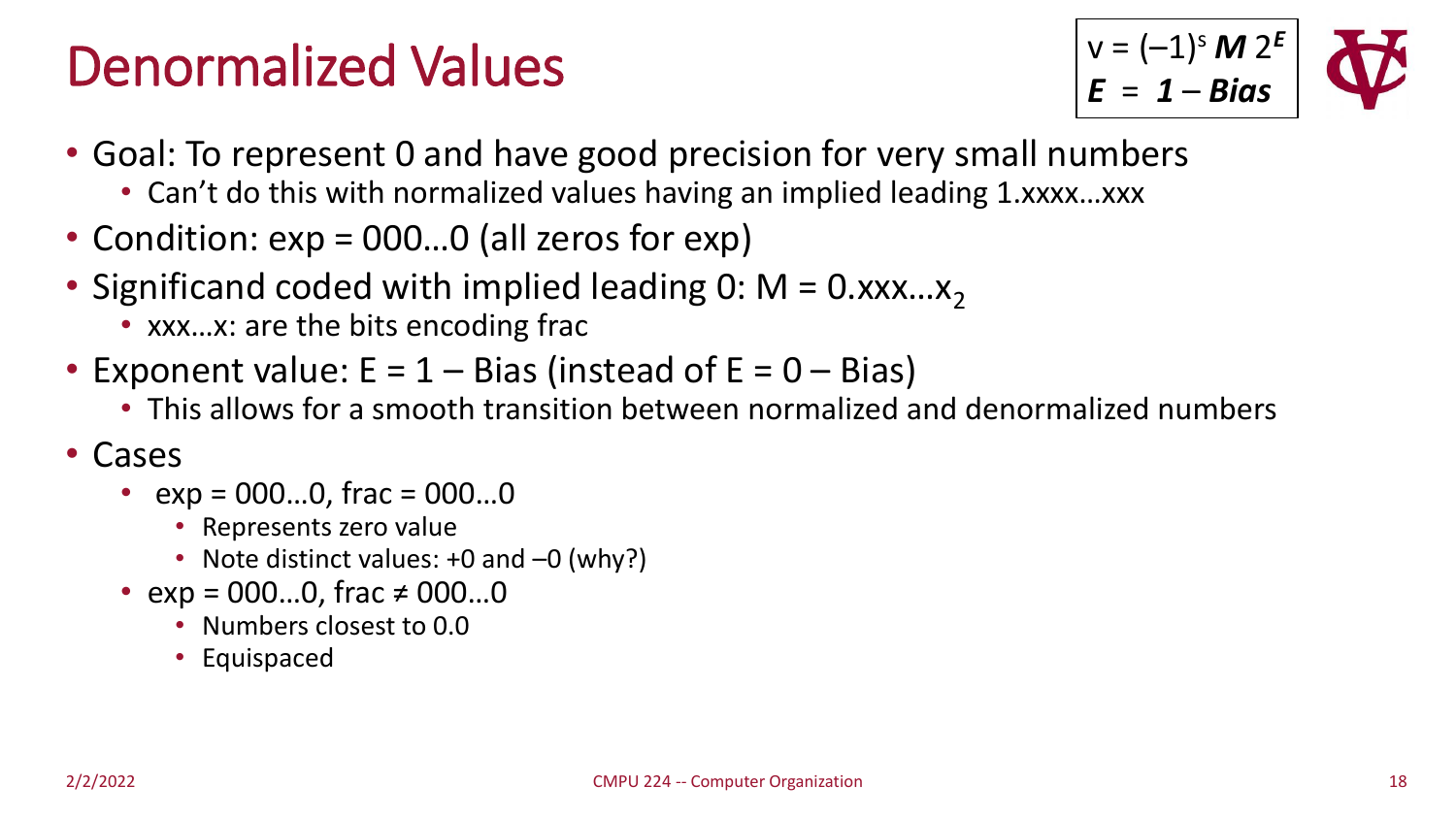### Infinity and NaN



- The other special condition:  $exp = 111...1$  (all ones)
- Case:  $exp = 111...1$ , frac = 000...0
	- Represents value  $\infty$  (infinity)
	- Both positive and negative
	- E.g.,  $1.0/0.0 = -1.0/-0.0 = +\infty$ ,  $1.0/-0.0 = -\infty$
- Case:  $exp = 111...1$ , frac  $\neq 000...0$ 
	- Not-a-Number (NaN)
	- Represents case when no numeric value can be determined
	- E.g., sqrt $(-1)$ ,  $\infty \infty$ ,  $\infty \times 0$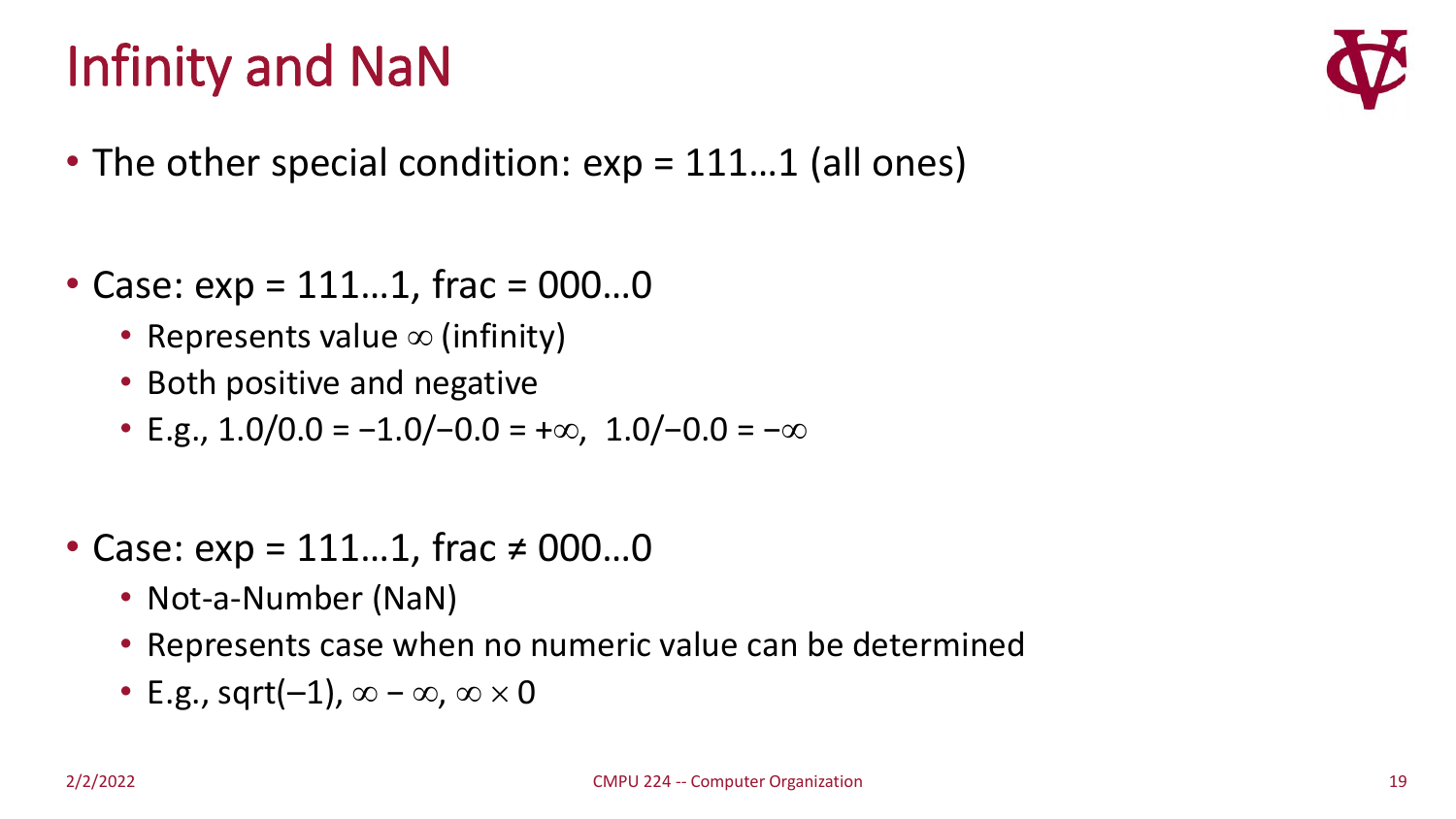#### Visualization: Floating Point Encodings

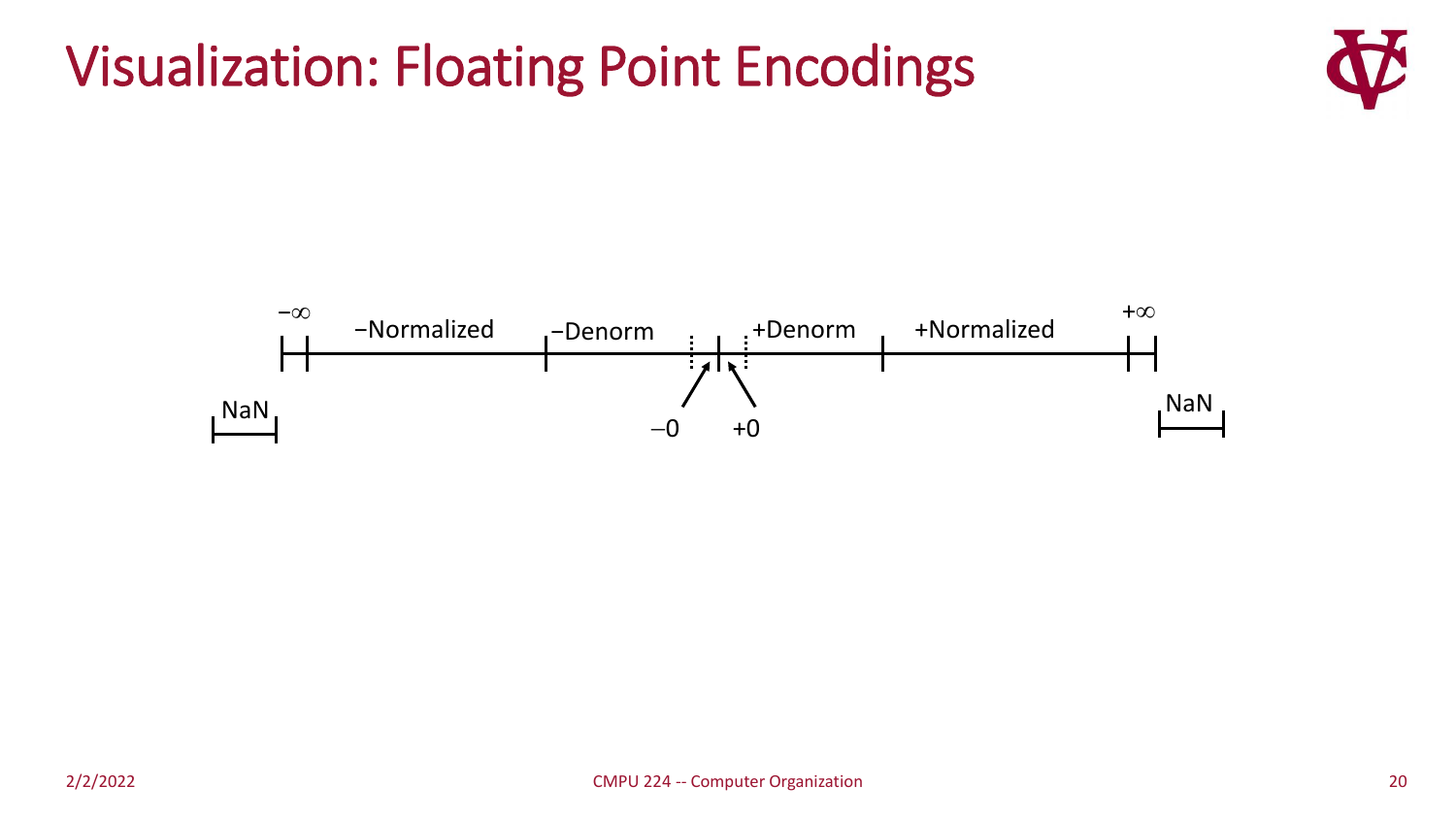#### Tiny Floating-Point Example





- 8-bit Floating-Point Representation
	- the sign bit is in the most significant bit
	- the next four bits are the exponent, with a bias of
	- the last three bits are the frac
- Same general form as IEEE Format
	- normalized, denormalized
	- representation of 0, NaN, infinity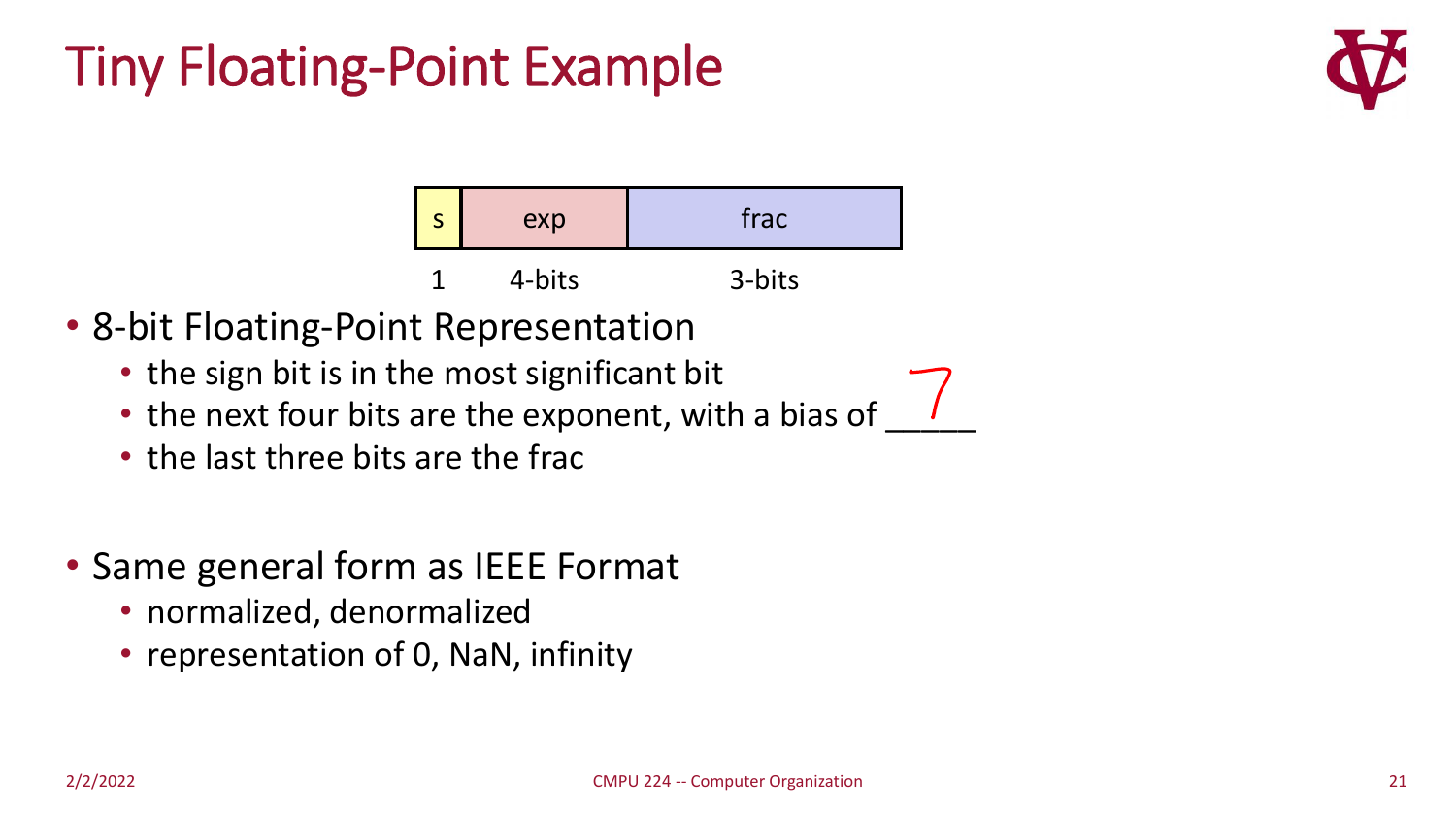#### Dynamic Range (Positive Only)

|                                |          |            |      |                |                           | $d: E = 1 - Bias (7)$  |
|--------------------------------|----------|------------|------|----------------|---------------------------|------------------------|
|                                |          | s exp      | frac | $\mathbf{E}$   | Value                     | $n: E = Exp - Bias(7)$ |
|                                |          | 0 0000 000 |      | $-6$           | $\mathbf 0$               |                        |
|                                |          | 0 0000 001 |      | $-6$           | $1/8*1/64 = 1/512$        | closest to zero        |
| <b>Denormalized</b><br>numbers | $\cdots$ | 0 0000 010 |      | $-6$           | $2/8*1/64 = 2/512$        |                        |
|                                |          | 0 0000 110 |      | $-6$           | $6/8*1/64 = 6/512$        |                        |
|                                |          | 0 0000 111 |      | $-6$           | $7/8*1/64 = 7/512$        | largest denorm         |
|                                |          | 0 0001 000 |      | $-6$           | $8/8 \times 1/64 = 8/512$ | smallest norm          |
|                                |          | 0 0001 001 |      | $-6$           | $9/8*1/64 = 9/512$        |                        |
|                                | $\cdots$ |            |      |                |                           |                        |
|                                |          | 0 0110 110 |      | $-1$           | $14/8*1/2 = 14/16$        |                        |
|                                |          | 0 0110 111 |      | $-1$           | $15/8*1/2 = 15/16$        | closest to 1 below     |
| <b>Normalized</b>              |          | 0 0111 000 |      | $\overline{0}$ | $8/8 \times 1 = 1$        |                        |
| numbers                        |          | 0 0111 001 |      | $\mathbf{0}$   | $9/8*1 = 9/8$             | closest to 1 above     |
|                                |          | 0 0111 010 |      | $\overline{0}$ | $10/8*1 = 10/8$           |                        |
|                                | $\cdots$ |            |      |                |                           |                        |
|                                |          | 0 1110 110 |      | $7 -$          | $14/8 \times 128 = 224$   |                        |
|                                |          | 0 1110 111 |      | $7 -$          | $15/8 \times 128 = 240$   | largest norm           |
|                                |          | 0 1111 000 |      | n/a            | inf                       |                        |



 $v = (-1)^s M 2^E$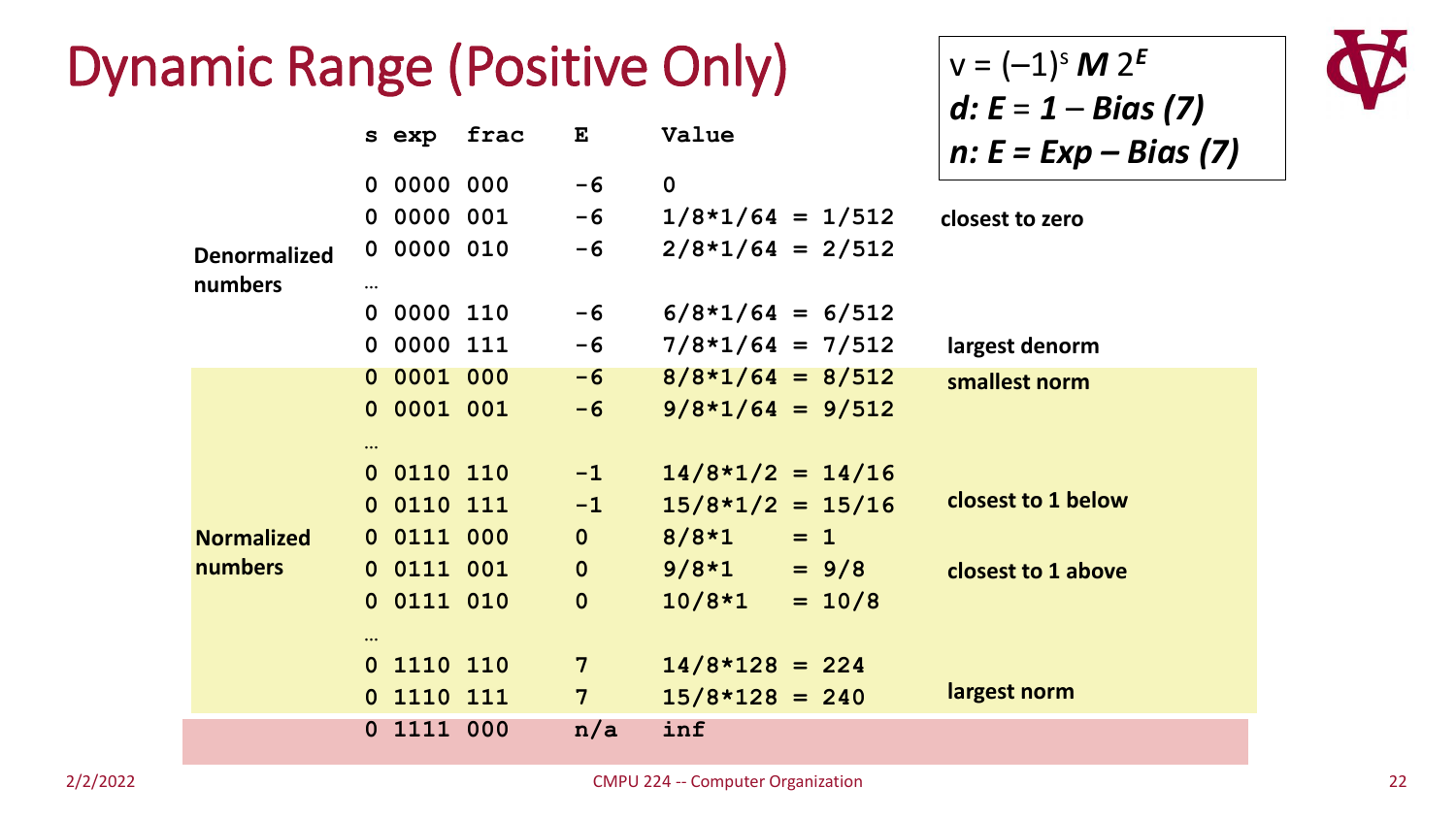## Distribution of Values

- 6-bit IEEE-like format
	- exp = 3 exponent bits
	- frac = 2 fraction bits
	- Bias is  $2^{(3-1)} 1 = 3$
- Notice how the distribution gets denser toward zero.





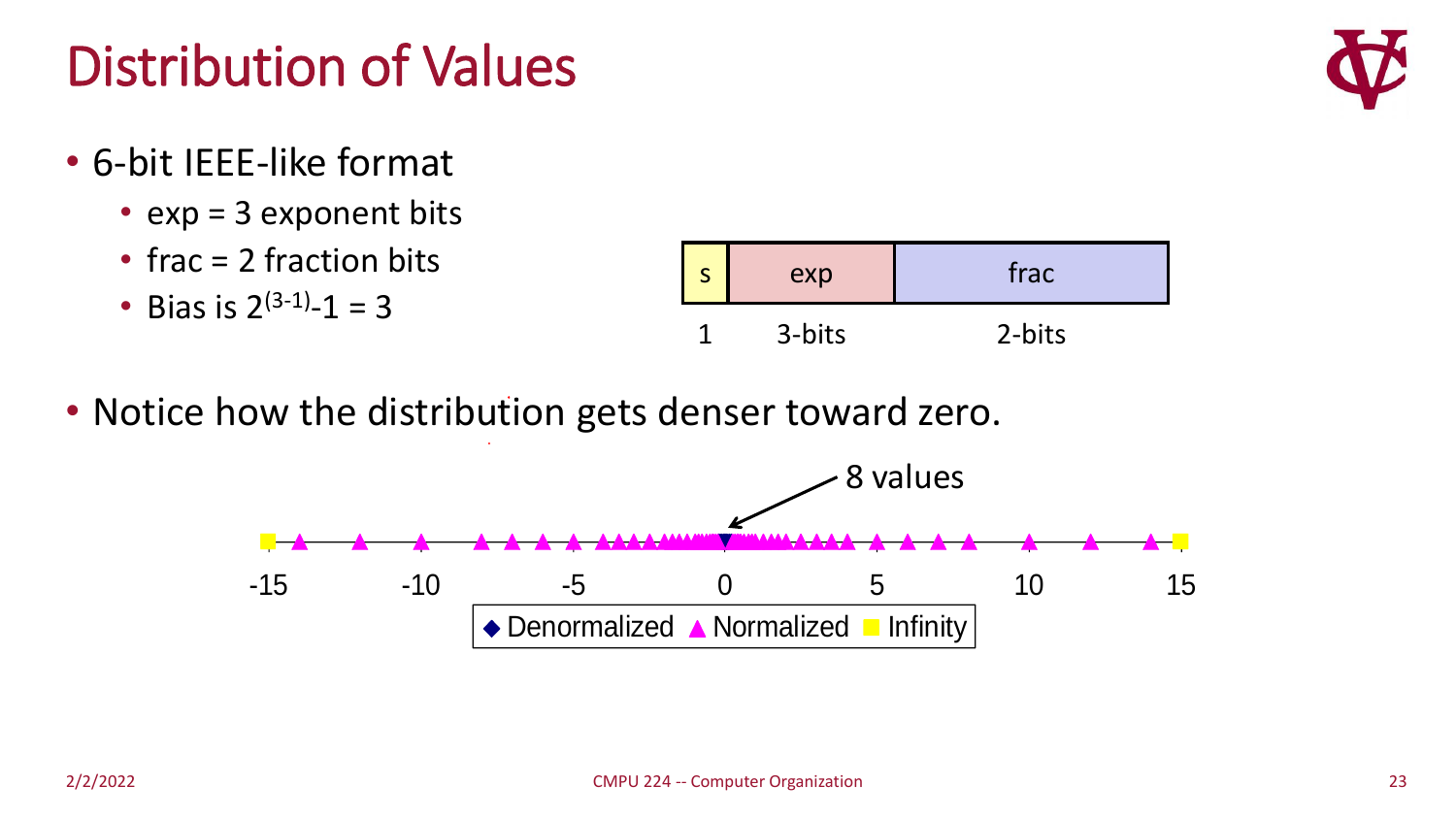#### Distribution of Values (close-up view)



- 6-bit IEEE-like format
	- $e = 3$  exponent bits
	- $\cdot$  f = 2 fraction bits
	- Bias is 3

|   | exp    | frac   |
|---|--------|--------|
| ℯ | 3-bits | 2-bits |

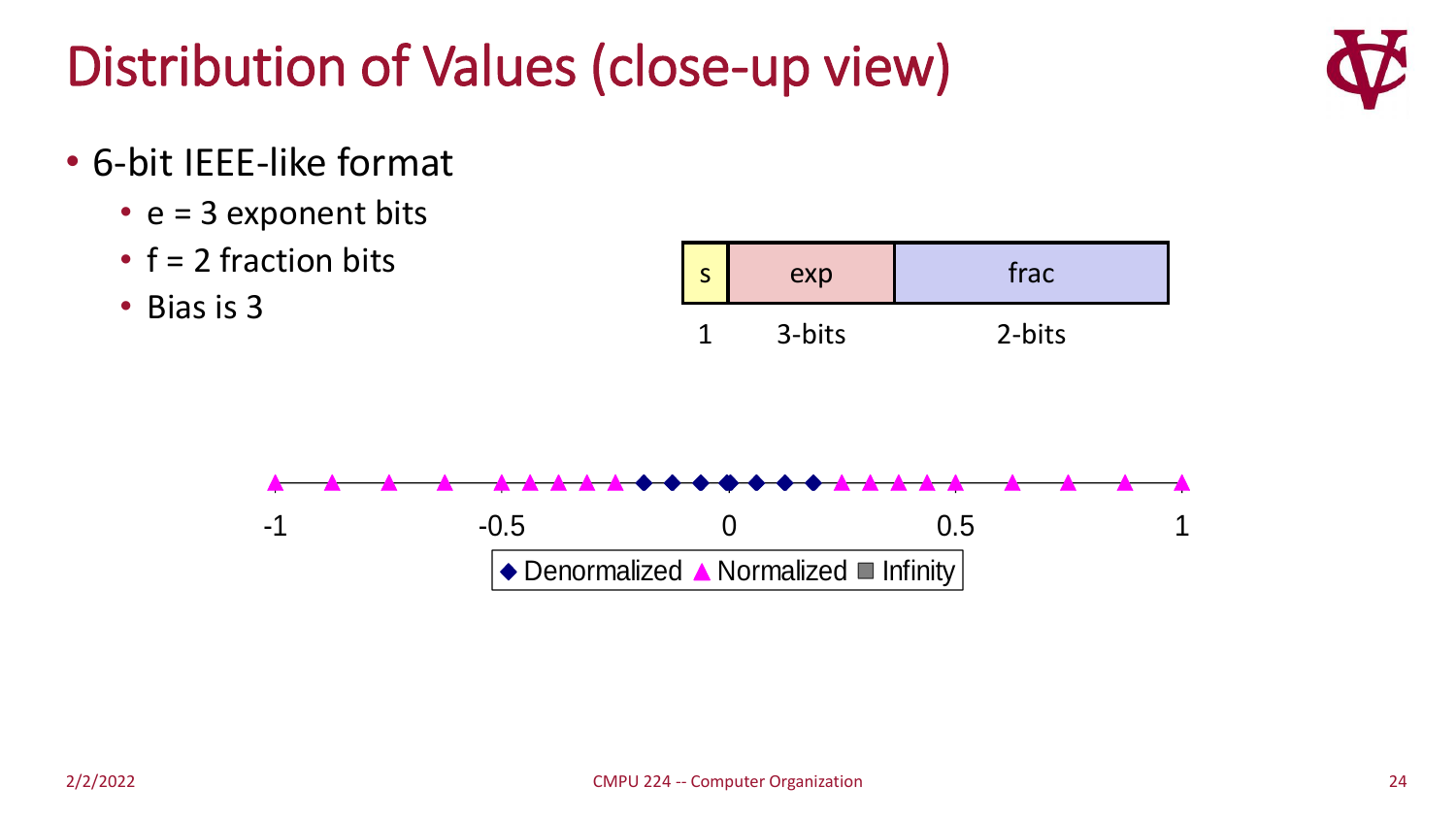### Special Properties of the IEEE Encoding



- FP Zero Same as Integer Zero
	- All bits  $= 0$
- Can (Almost) Use Unsigned Integer Comparison
	- Must first compare sign bits
	- Must consider −0 = 0
	- NaNs problematic
		- Will be greater than any other values
		- What should comparison yield?
	- Otherwise OK
		- Denorm vs. normalized
		- Normalized vs. infinity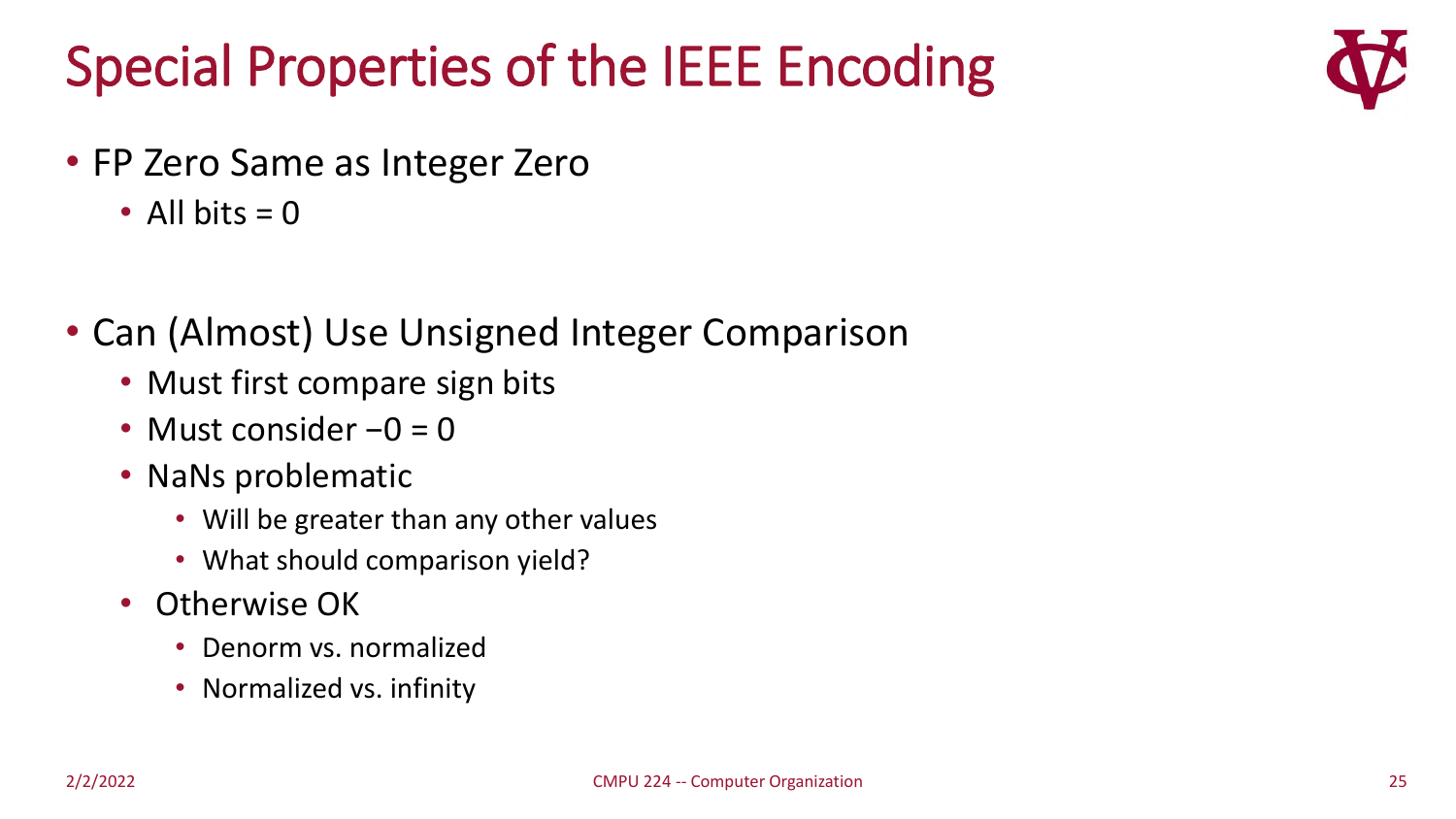#### Floating Point Operations: Basic Idea



 $\cdot$  **x** +<sup> $f$ </sup> **y** = Round(**x** + **y**)

• 
$$
x \times^f y = \text{Round}(x \times y)
$$

#### • Basic idea

- First compute exact result
- Make it fit into desired precision
	- Possibly overflow if exponent too large
	- Possibly round to fit into **frac**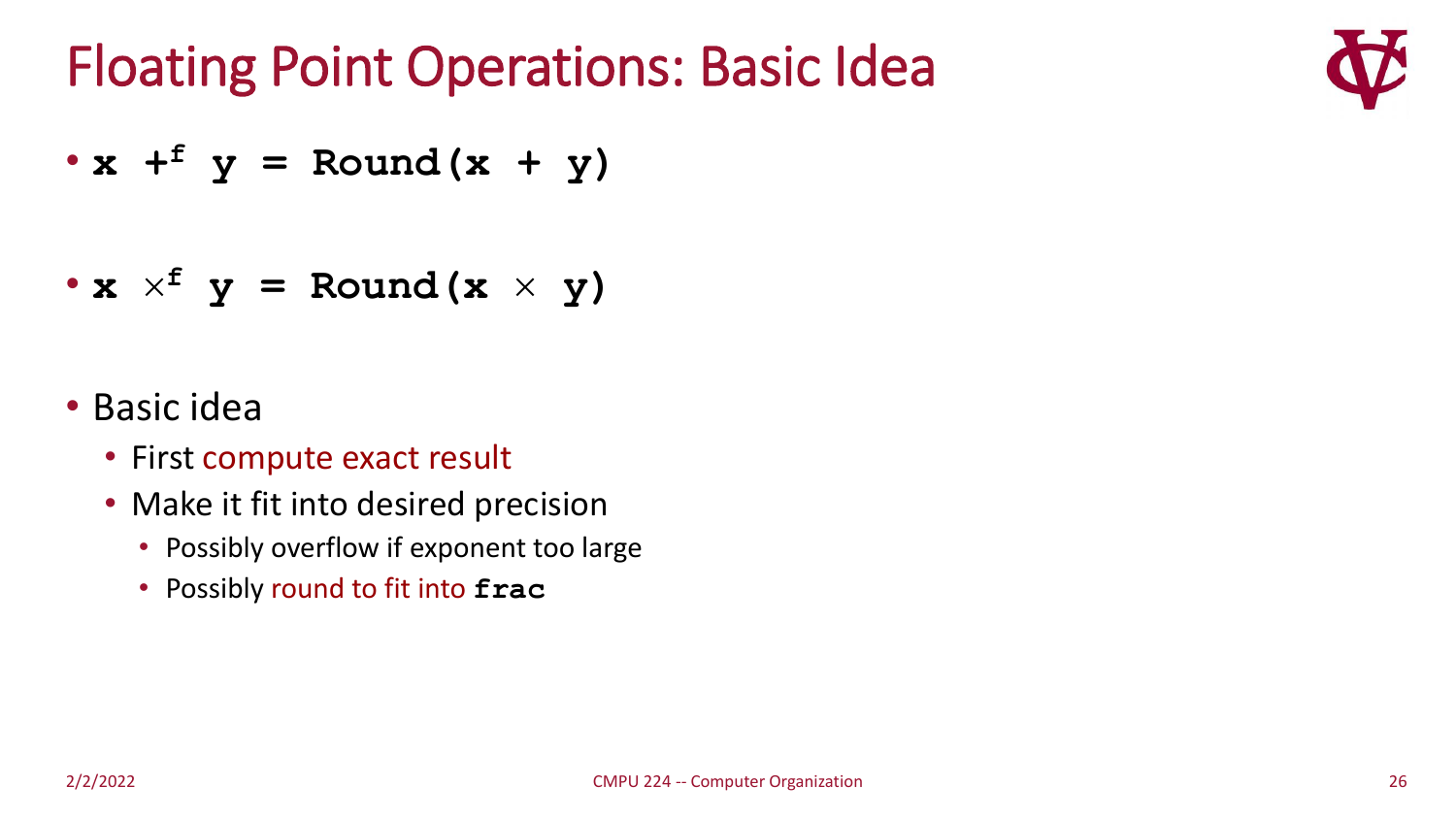### Rounding



• Rounding Modes (illustrate with rounding to the nearest dollar)

|                               |                |    |    |                | $$1.40$ $$1.60$ $$1.50$ $$2.50$ $$1.50$ |
|-------------------------------|----------------|----|----|----------------|-----------------------------------------|
| <b>Nearest Even (default)</b> | $\mathsf{S}1$  | S2 |    |                | $-S2$                                   |
| <b>Towards zero</b>           | S1             | S1 | 51 | S <sub>2</sub> | $-S1$                                   |
| Round down $(-\infty)$        | S <sub>1</sub> | 51 | 51 | S2             | $-S2$                                   |
| Round up $(+\infty)$          |                | S2 |    | 53             | $-S1$                                   |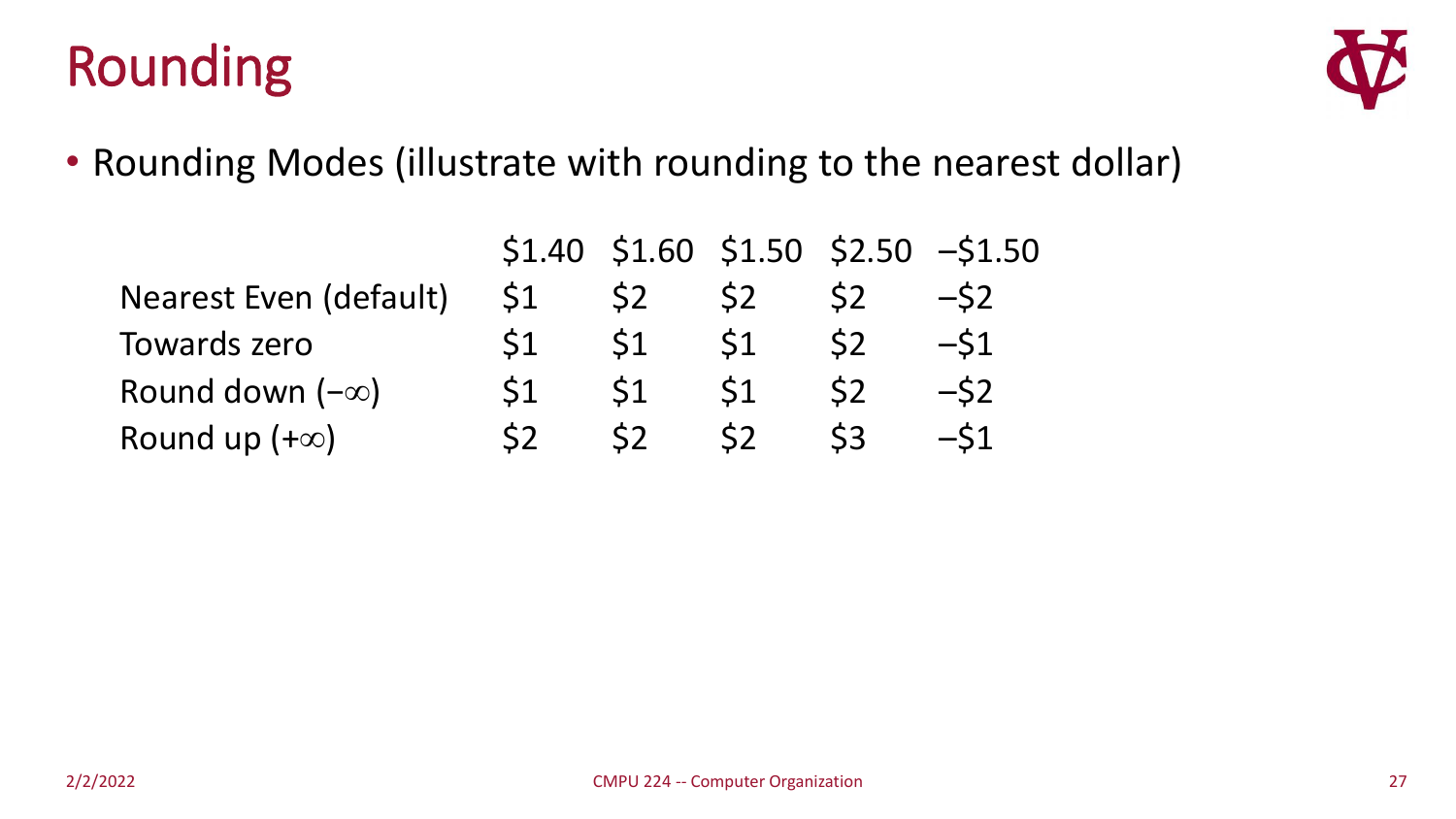#### Closer Look at Round-To-Even

- Default Rounding Mode
	- Hard to get any other kind without dropping into assembly
	- All others are statistically biased
		- Sum of set of positive numbers will consistently be over- or under- estimated
- Applying to Other Decimal Places / Bit Positions
	- When exactly halfway between two possible values
		- Round so that least significant digit is even
	- E.g., round to nearest hundredth

| 7.8949999               | 7.89 | (Less than half way)    |
|-------------------------|------|-------------------------|
| 7.89 <mark>50001</mark> | 7.90 | (Greater than half way) |
| 7.8950000               | 7.90 | (Half way—round up)     |
| 7.8850000               | 7.88 | (Half way-round down)   |
|                         |      |                         |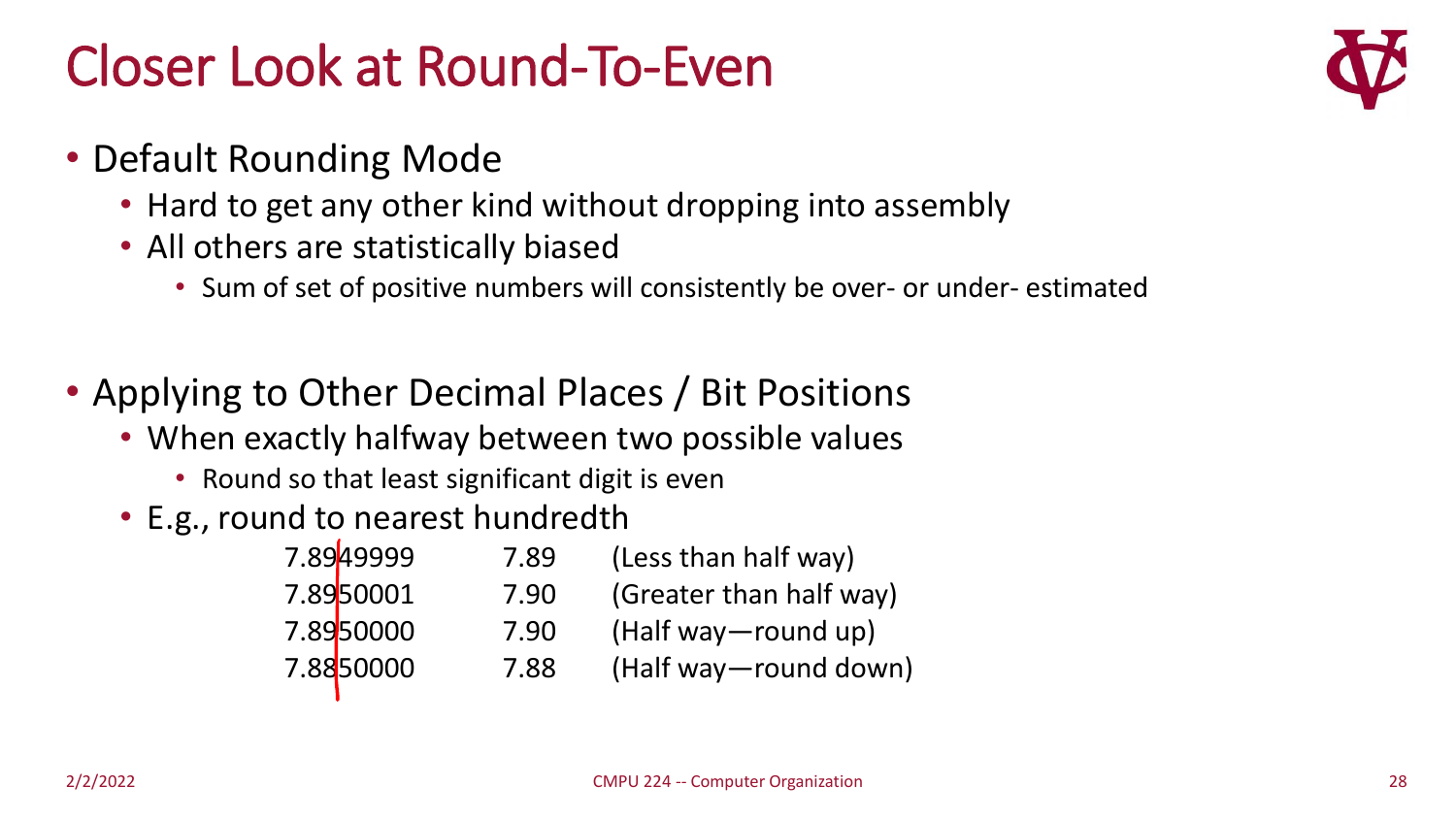### Floating Point in C

- C Guarantees Two Levels
	- float single precision
	- double double precision
- Conversions/Casting
	- Casting between int, float, and double changes bit representation
	- double/float  $\rightarrow$  int
		- Truncates fractional part
		- Like rounding toward zero
		- Not defined when out of range or NaN: Generally sets to TMin
	- int  $\rightarrow$  double
		- Exact conversion, as long as int has ≤ 53 bit word size
	- int  $\rightarrow$  float
		- Will round according to rounding mode